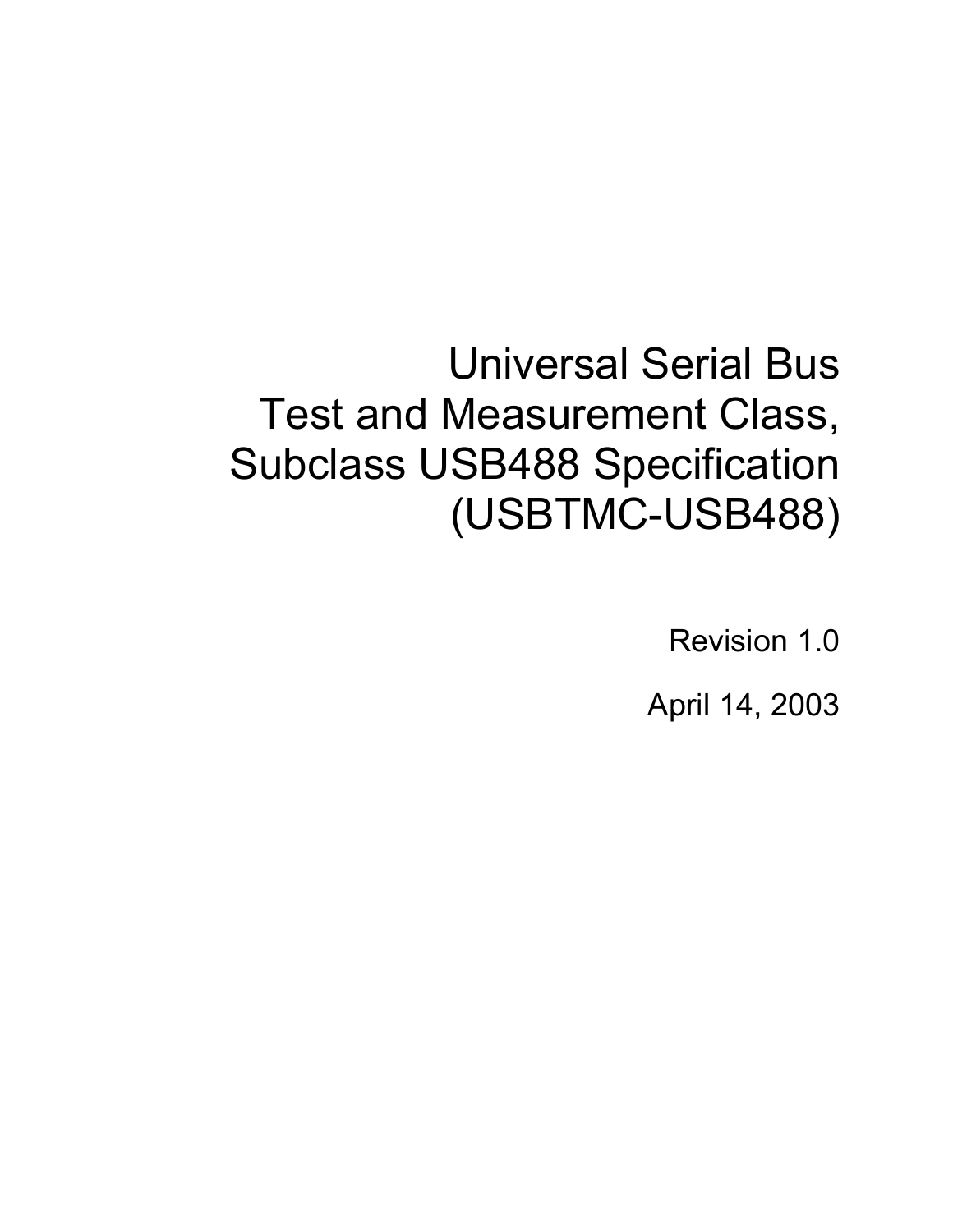# **Revision History**

| Rev | Date               | <b>Filename</b>                                 | <b>Comments</b>                     |
|-----|--------------------|-------------------------------------------------|-------------------------------------|
| 1.0 | April 14, 2003     | USB488 1 00.doc<br>Copyright notice added.      |                                     |
| 1.0 | December 22, 2002  | USB488 1 00.doc                                 | 1.0 specification adopted           |
| 0.9 | September 17, 2002 | Specification moved to 0.9<br>USB488 0 9rc1.doc |                                     |
| 0.8 | April 30, 2002     | USB488 0 8a.doc                                 | Specification moved to 0.8          |
| 0.7 | June 26, 2001      | USB488 0 70.doc                                 | Specification effort started in DWG |

Send comments via electronic mail to the DWG chair (pberg@mcci.com).

© Copyright 2003, USB Implementers Forum, Inc. All rights reserved.

#### INTELLECTUAL PROPERTY DISCLAIMER

THIS SPECIFICATION IS PROVIDED "AS IS" WITH NO WARRANTIES WHATSOEVER INCLUDING ANY WARRANTY OF MERCHANTABILITY, FITNESS FOR ANY PARTICULAR PURPOSE, OR ANY WARRANTY OTHERWISE ARISING OUT OF ANY PROPOSAL, SPECIFICATION, OR SAMPLE.

A LICENSE IS HEREBY GRANTED TO REPRODUCE AND DISTRIBUTE THIS SPECIFICATION FOR INTERNAL USE ONLY. NO OTHER LICENSE, EXPRESS OR IMPLIED, BY ESTOPPEL OR OTHERWISE, TO ANY OTHER INTELLECTUAL PROPERTY RIGHTS IS GRANTED OR INTENDED HEREBY.

AUTHORS OF THIS SPECIFICATION DISCLAIM ALL LIABILITY, INCLUDING LIABILITY FOR INFRINGEMENT OF PROPRIETARY RIGHTS, RELATING TO IMPLEMENTATION OF INFORMATION IN THIS SPECIFICATION. AUTHORS OF THIS SPECIFICATION ALSO DO NOT WARRANT OR REPRESENT THAT SUCH IMPLEMENTATION(S) WILL NOT INFRINGE SUCH RIGHTS.

All product names are trademarks, registered trademarks, or servicemarks of their respective owners.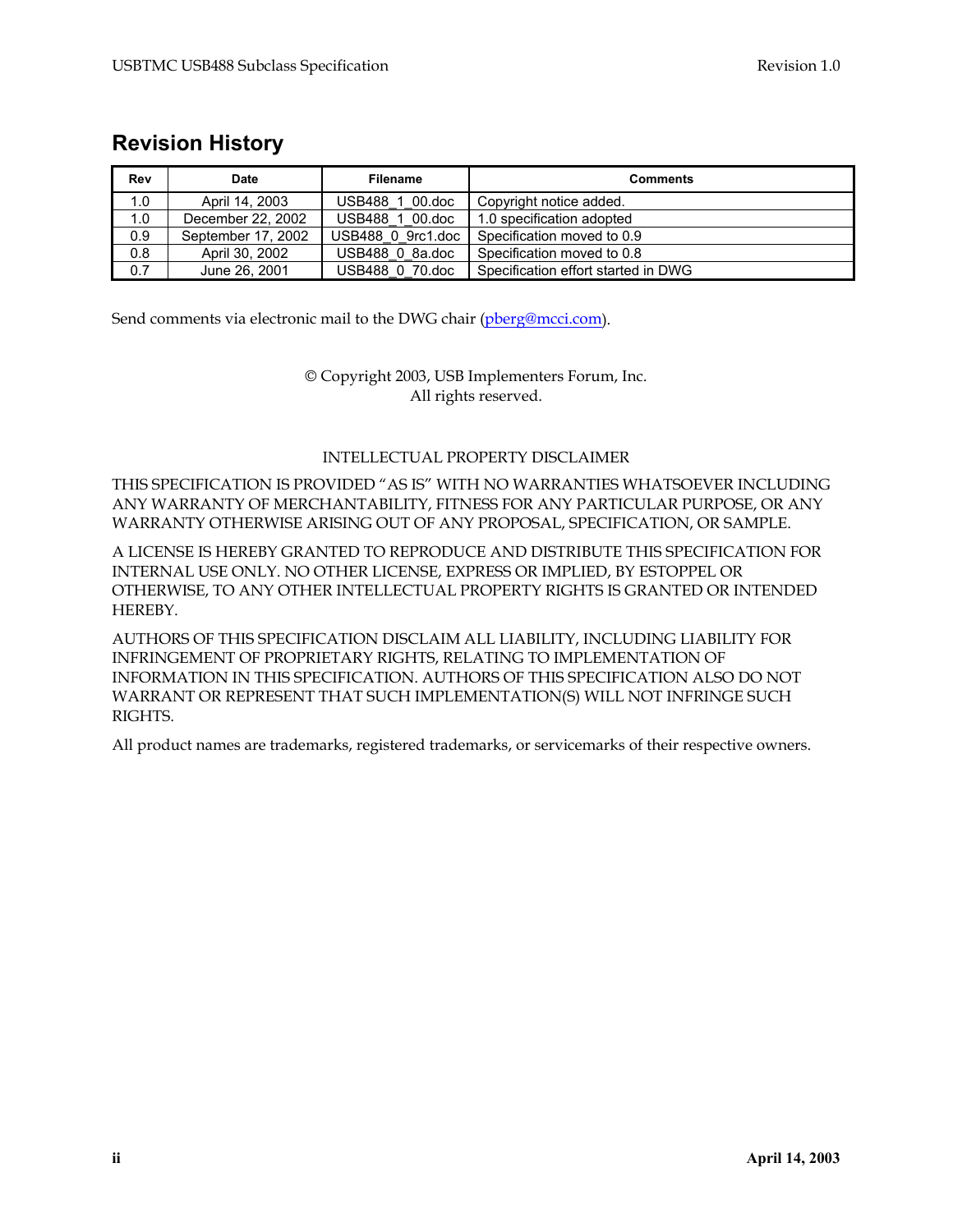# **Contributors**

| Andy Purcell      | Agilent Technologies        |
|-------------------|-----------------------------|
| Kathy Hertzog     | <b>Agilent Technologies</b> |
| Steve Schink      | <b>Agilent Technologies</b> |
| Jerry Mercola     | <b>ICS Electronics</b>      |
| Colin White       | IFR                         |
| Makoto Kondo      | Kikusui                     |
| Andrew Thomson    | National Instruments        |
| Dan Mondrik       | National Instruments        |
| Eric Singer       | National Instruments        |
| Geert Knapen      | Philips                     |
| Arnd Diestelhorst | Rohde & Schwarz             |
| David Fink        | Tektronix                   |
| Doug Reynolds     | Tektronix                   |
|                   |                             |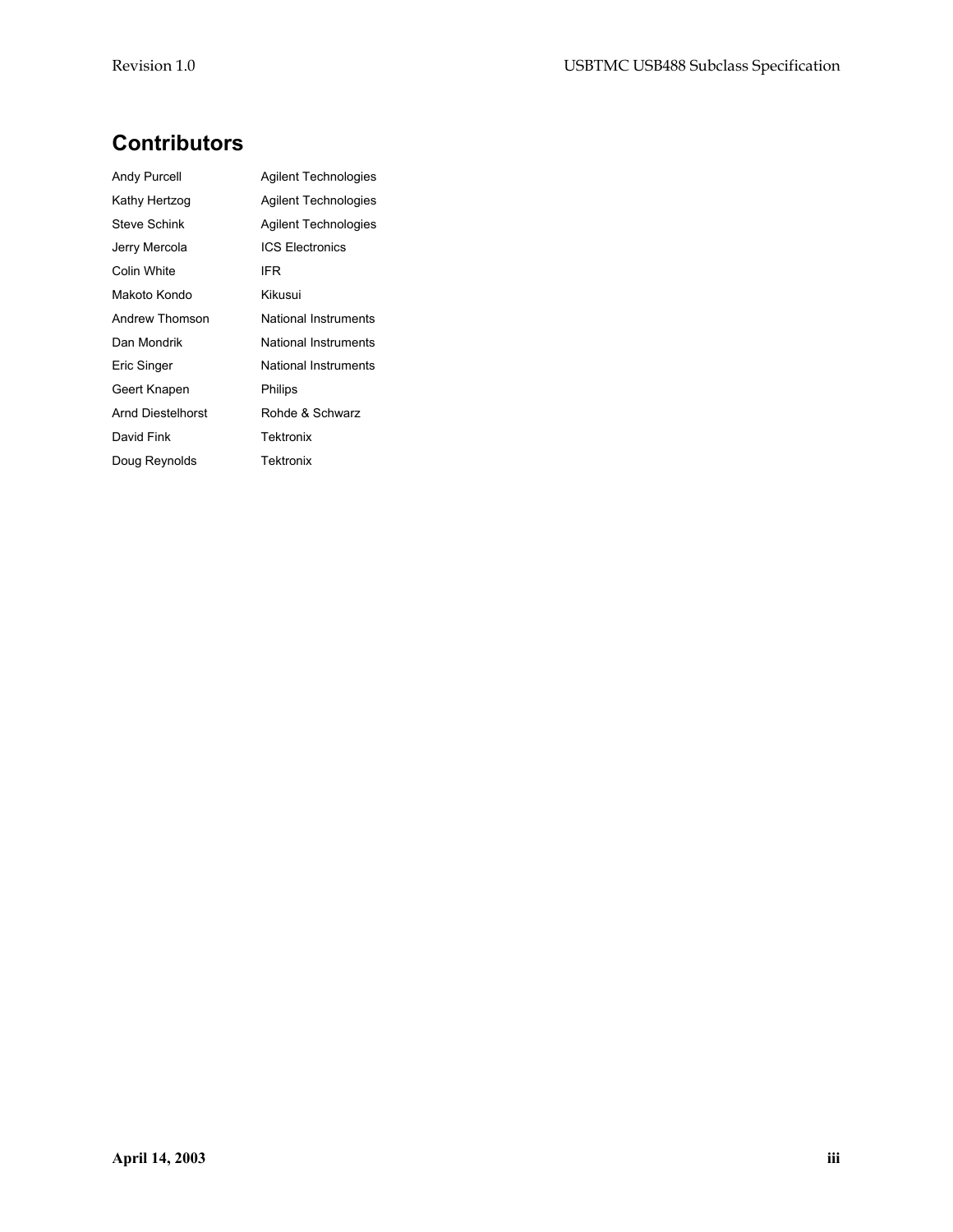# **Table of Contents**

| 1            |                |  |
|--------------|----------------|--|
| 1.1          |                |  |
| 1.2          |                |  |
| 1.3          |                |  |
| 1.4          |                |  |
| $\mathbf{2}$ |                |  |
| 3            |                |  |
| 3.1          |                |  |
| 3.2          |                |  |
|              | 3.2.1          |  |
|              | 3.2.1.1        |  |
|              | 3.2.2          |  |
|              | 3.2.3          |  |
|              |                |  |
| 3.3          | 3.3.1          |  |
|              | 3.3.1.1        |  |
|              | 3.3.1.2        |  |
|              | 3.3.2          |  |
|              |                |  |
| 3.4          |                |  |
|              | 3.4.1          |  |
|              | 3.4.2          |  |
| 4            |                |  |
| 4.1          |                |  |
| 4.2          |                |  |
|              | 4.2.1          |  |
|              | 4.2.2          |  |
|              |                |  |
| 4.3          |                |  |
|              | 4.3.1          |  |
|              | 4.3.1.1        |  |
|              | 4.3.1.2        |  |
|              | 4.3.1.3        |  |
|              | 4.3.2<br>4.3.3 |  |
|              | 4.3.4          |  |
|              |                |  |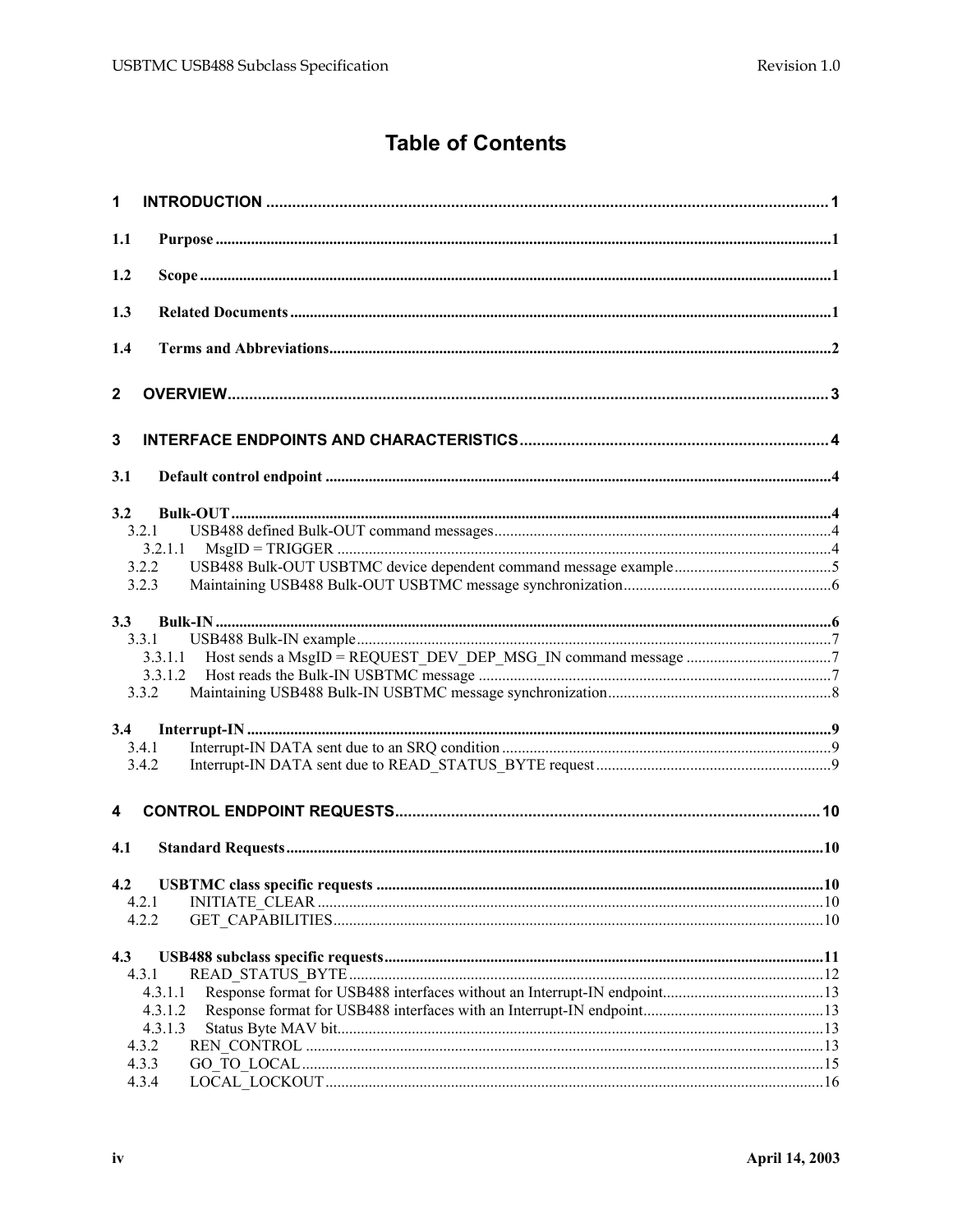| 5                              |  |
|--------------------------------|--|
| 5.1<br>5.1.1<br>5.1.2<br>5.1.3 |  |
| 6                              |  |
| 6.1                            |  |
|                                |  |
|                                |  |
|                                |  |
|                                |  |
|                                |  |
|                                |  |
|                                |  |
|                                |  |

# **Figures**

# **Tables**

| Table 12 -- READ_STATUS_BYTE control endpoint response format (no Interrupt-IN endpoint)13      |  |
|-------------------------------------------------------------------------------------------------|--|
| Table 13 -- READ_STATUS_BYTE control endpoint response format (Interrupt-IN endpoint present)13 |  |
|                                                                                                 |  |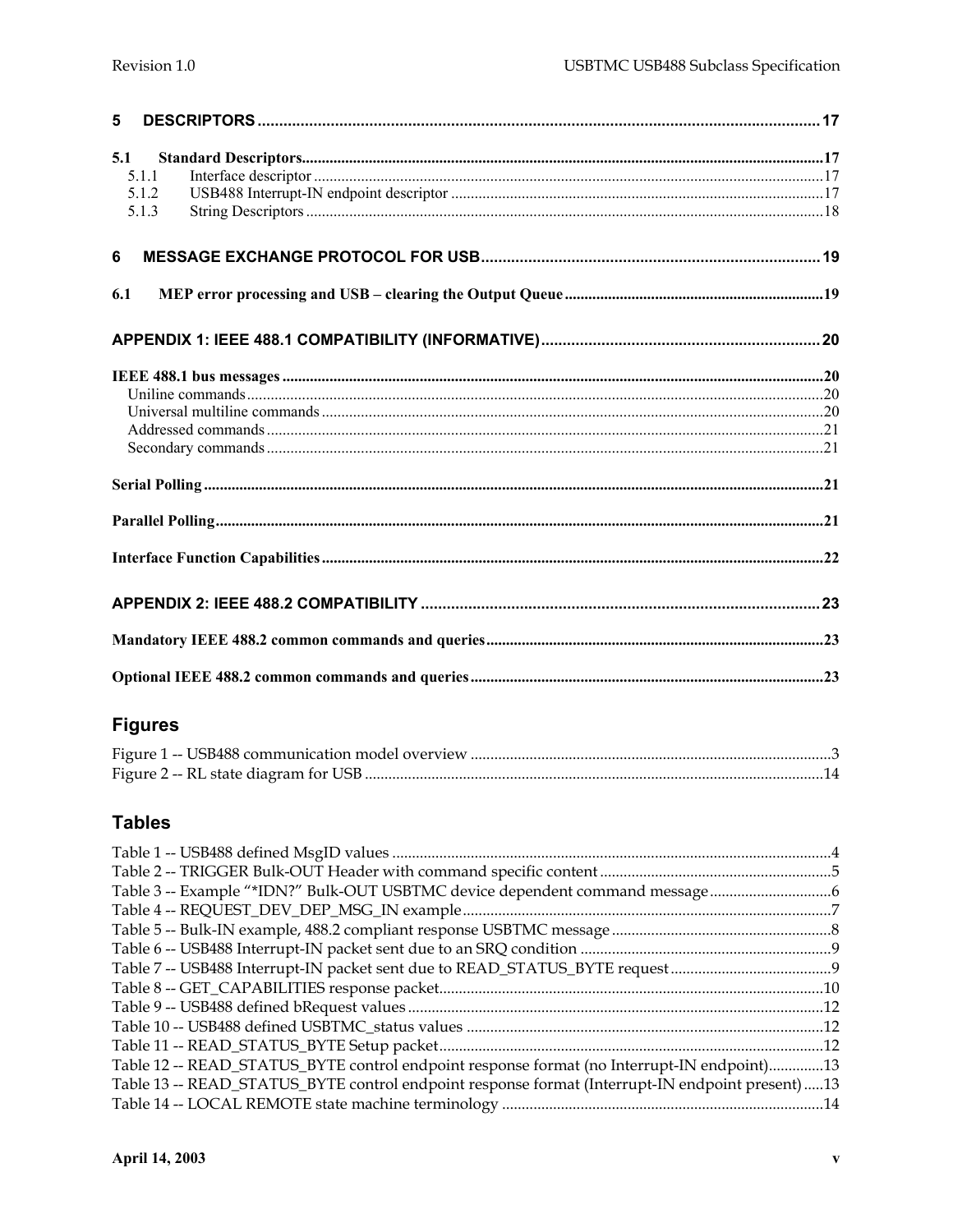| Table 29 -- Mandatory IEEE 488.2 commands and queries that do not map to USB48823        |  |
|------------------------------------------------------------------------------------------|--|
| Table 30 -- Optional IEEE 488.2 common commands and queries that map to USB48824         |  |
| Table 31 -- Optional IEEE 488.2 common commands and queries that do not map to USB488 24 |  |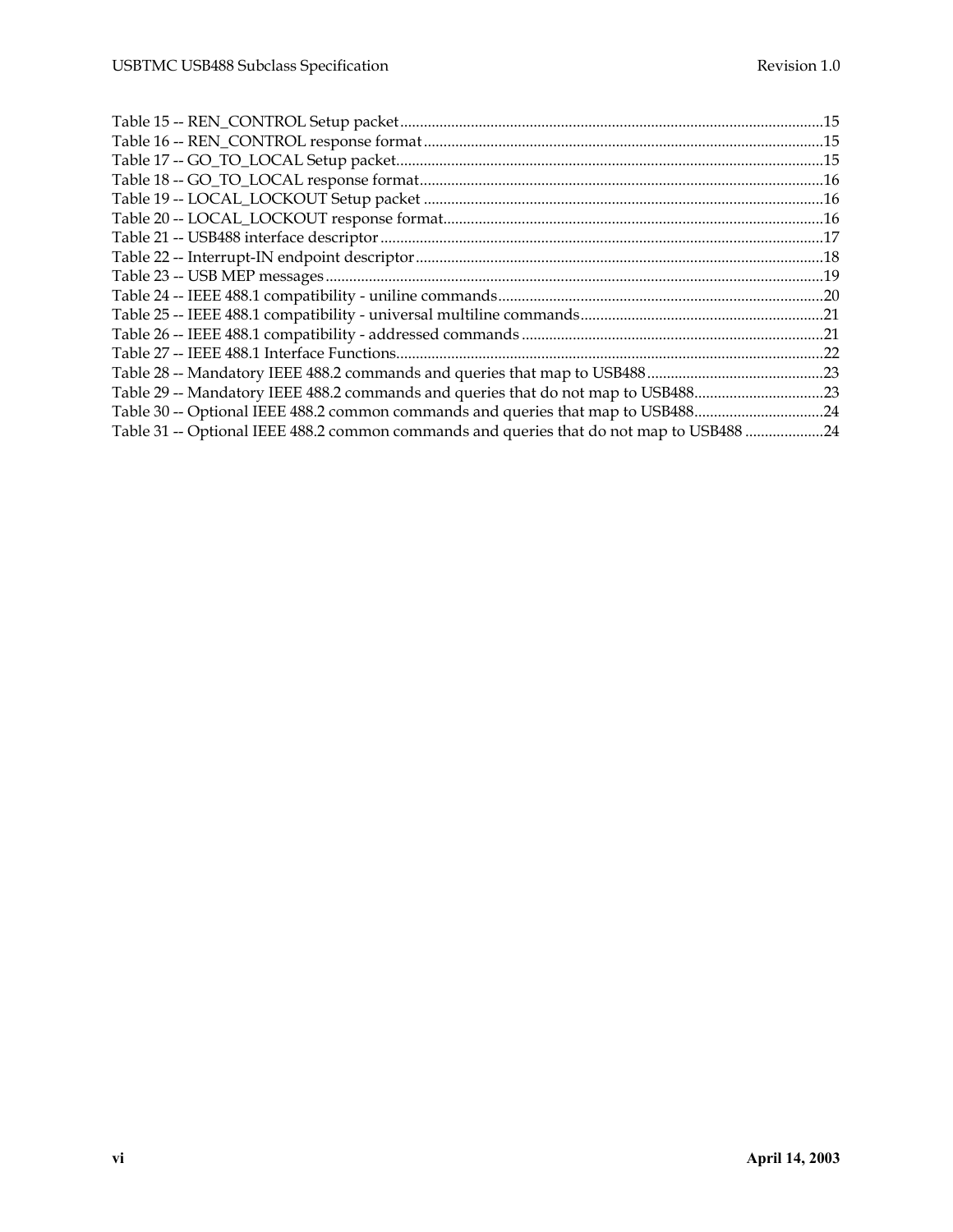# **1 Introduction**

# **1.1 Purpose**

This subclass document describes requirements for devices with a USB test and measurement class (USBTMC) interface that communicates over USB using USBTMC messages based on the IEEE 488.1 and IEEE 488.2 standards.

This specification assumes familiarity with the USB 2.0 Specification and the USBTMC specification.

# **1.2 Scope**

This document specifies the shared attributes, common services, and data formats for devices with a USBTMC USB488 subclass compliant test and measurement interface. Protocol and interoperability requirements are set so that host software can manage multiple implementations based on this USBTMC USB488 Subclass specification.

The definition of Host API's for communication with USB488 interfaces is outside the scope of this specification. USB488 API's and any other specifications needed to achieve USB488 interoperability will be documented in a future VISA specification.

# **1.3 Related Documents**

- Universal Serial Bus Specification, Revision 2.0, April 27, 2000, http://www.usb.org
- ANSI X3.4-1986, American National Standard Code for Information Interchange Coded Character Set 7-bit, http://www.ansi.org
- USB Test and Measurement Class (USBTMC) specification, Revision 1.0, http://www.usb.org
- VISA Specification, http://www.vxipnp.org
- IEEE Std 488.1-1987, IEEE Standard Digital Interface for Programmable Instrumentation, http://www.ieee.org
- IEEE Std 488.2-1992, IEEE Standard Codes, Formats, Protocols, and Common Commands, http://www.ieee.org
- Standard Commands for Programmable Instruments Manual, http://www.scpiconsortium.org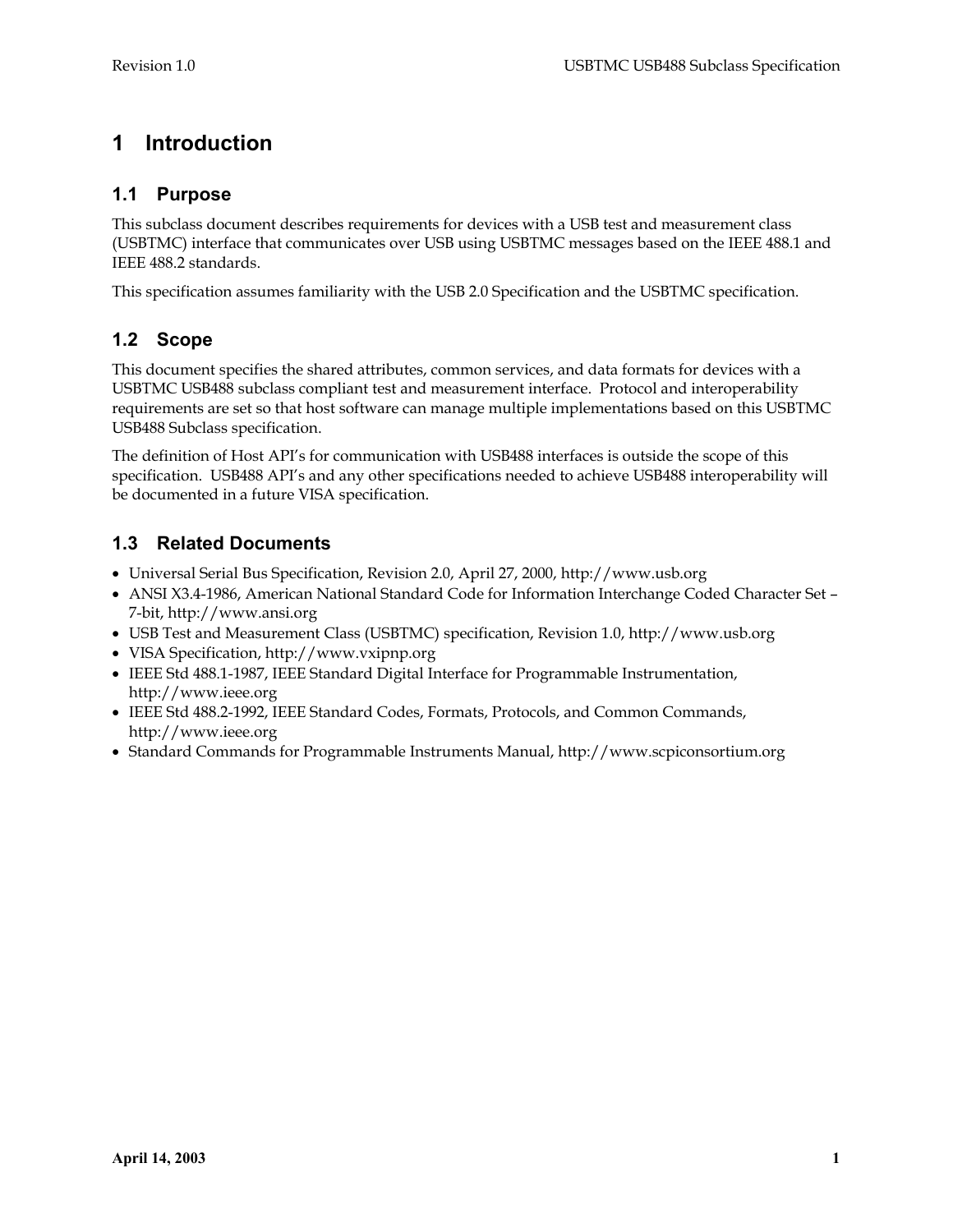# **1.4 Terms and Abbreviations**

| <b>Term</b>            | <b>Description</b>                                                                                                                                                                                                                                                                                                                                                                                                                                                                                                                                                     |  |
|------------------------|------------------------------------------------------------------------------------------------------------------------------------------------------------------------------------------------------------------------------------------------------------------------------------------------------------------------------------------------------------------------------------------------------------------------------------------------------------------------------------------------------------------------------------------------------------------------|--|
| 488.2 USB488 interface | A USB488 interface that supports IEEE 488.2 data formats, syntax, mandatory<br>IEEE 488.2 common commands and queries that map to USB (See Table 28)<br>and may support IEEE 488.2 optional commands and queries that map to USB<br>(See Table 30). In addition, a 488.2 USB488 interface must support the Message<br>Exchange Protocol (MEP). A 488.2 USB488 interface must have exactly one<br>Interrupt-IN endpoint. A USB488 interface indicates it is a 488.2 USB488<br>interface with a bit in the USB488 extensions to the GET_CAPABILITIES<br>response packet. |  |
| ATN=FALSE message      | A GPIB message that is sent with the ATN signal line not-asserted.                                                                                                                                                                                                                                                                                                                                                                                                                                                                                                     |  |
| EOM                    | End Of (USBTMC) Message                                                                                                                                                                                                                                                                                                                                                                                                                                                                                                                                                |  |
| <b>GPIB</b>            | General Purpose Interface Bus. The IEEE 488.1 and IEEE 488.2 standards<br>specify GPIB.                                                                                                                                                                                                                                                                                                                                                                                                                                                                                |  |
| <b>IRP</b>             | I/O Request Packet. From the USB 2.0 specification: "An identifiable request<br>by a software client to move data between itself (on the host) and an endpoint<br>of a device in an appropriate direction."                                                                                                                                                                                                                                                                                                                                                            |  |
| MEP                    | Message Exchange Protocol. See IEEE 488.2, section 6.                                                                                                                                                                                                                                                                                                                                                                                                                                                                                                                  |  |
| USB488 interface       | A USBTMC interface that further conforms to this subclass specification.                                                                                                                                                                                                                                                                                                                                                                                                                                                                                               |  |
| VISA                   | Virtual Instrument Software Architecture                                                                                                                                                                                                                                                                                                                                                                                                                                                                                                                               |  |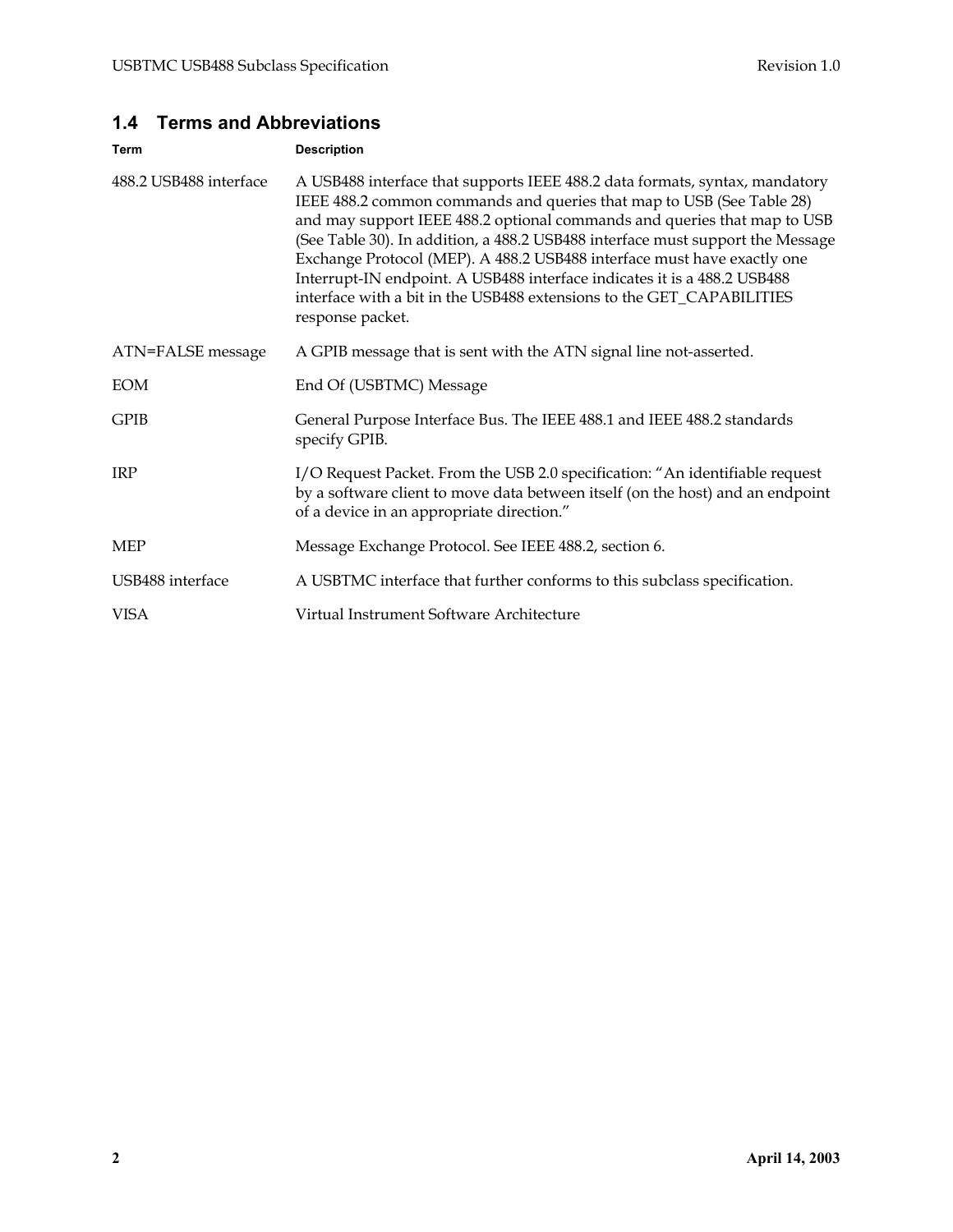# **2 Overview**



The USB488 communication model is shown below in Figure 1.

**Figure 1 -- USB488 communication model overview** 

The control endpoint is required and is used for the required standard USB requests, USBTMC specific requests, and USB488 specific requests.

The Bulk-OUT endpoint is required and is used for sending GPIB ATN=FALSE program messages to a device with a USB488 interface. Example: "\*IDN?". The Bulk-OUT endpoint is also used for sending a trigger command message (see 3.2.1.1), since a trigger must be executed synchronously with other Bulk-OUT messages.

The Bulk-IN endpoint is required and is used for receiving GPIB ATN=FALSE response messages from a device with a USB488 interface. Example: the identification string returned after receiving "\*IDN?", such as "XYZCO,246B,S000-0123-02,0".

The Interrupt-IN endpoint is required for 488.2 USB488 interfaces and for any USB488 interface that reports SR1 capability in the GET\_CAPABILITIES response (See section 4.2.2). Otherwise, the Interrupt-IN endpoint is optional. If present, the Interrupt-IN endpoint must be used to communicate the IEEE 488 defined Status Byte. See section 3.4. The SRQ condition is communicated implicitly whenever a Status Byte is received with RQS = 1.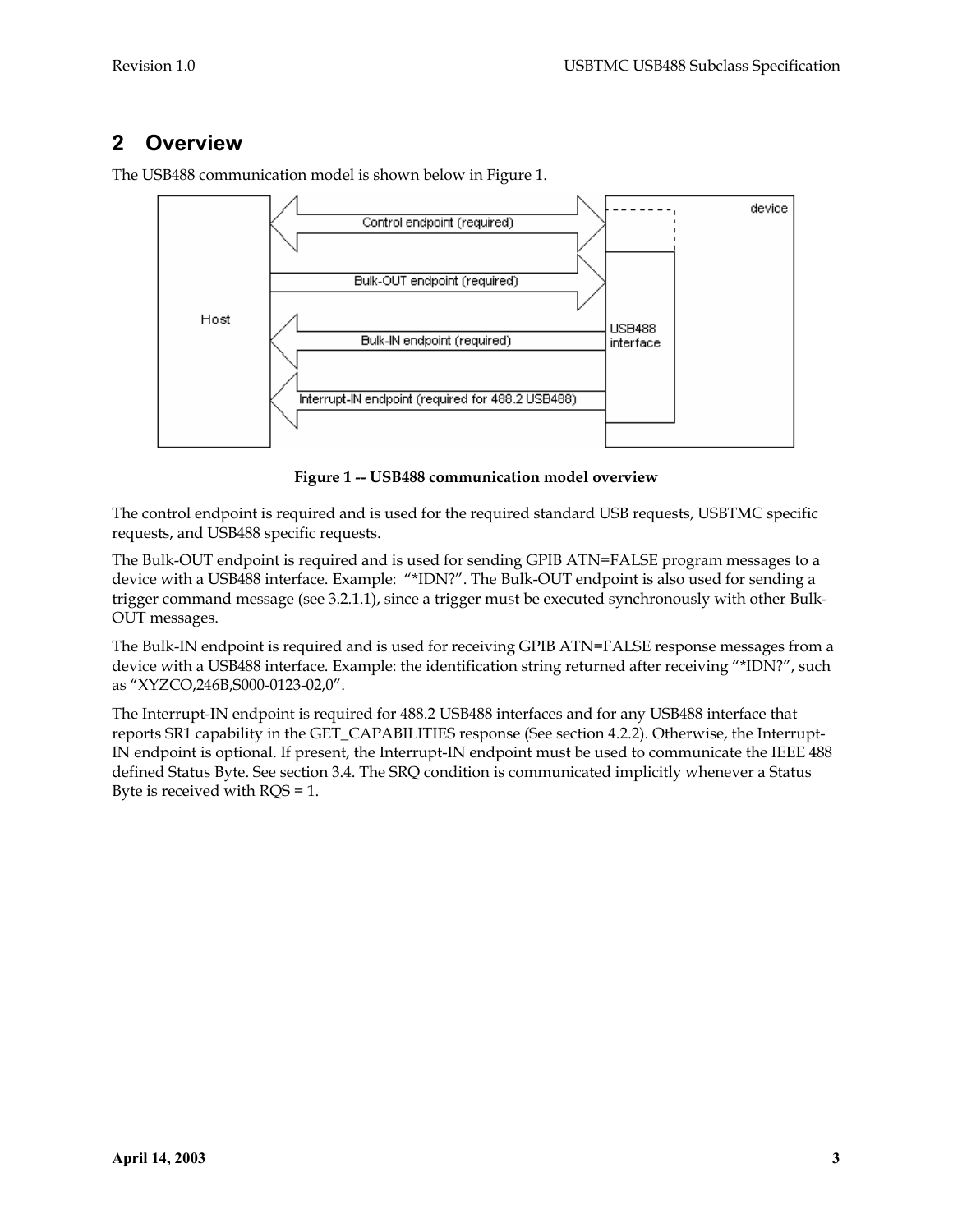# **3 Interface Endpoints and Characteristics**

#### **3.1 Default control endpoint**

The default control endpoint must support control transfers as defined in the USB 2.0 specification. The default control endpoint is used to send standard, class, and vendor-specific requests to the device, interface, or endpoint. The default control endpoint number must be 0x00.

# **3.2 Bulk-OUT**

The Host uses the Bulk-OUT endpoint to send USBTMC command messages to the device. USBTMC device dependent command messages are similar to GPIB ATN=FALSE program messages.

See the USBTMC specification for rules regarding the Bulk-OUT endpoint. In addition, this USB488 subclass specification adds the following rule:

• The Host must not send a new command message with MsgID = DEV\_DEP\_MSG\_OUT or TRIGGER if there is a Bulk-IN transfer that has not yet completed. This rule is consistent with rules from the IEEE 488.2 Message Exchange Protocol (MEP) and enforces the traditional "half-duplex" communication model for IEEE 488 test and measurement devices. If the device parses a USBTMC command message with MsgID = DEV\_DEP\_MSG\_OUT or TRIGGER received on a 488.2 USB488 interface while a Bulk-IN transfer is in progress, the device must perform the IEEE 488.2 defined UNTERMINATED action. See IEEE 488.2 section 6 and this specification, section 6.1.

IEEE 488.2 specifies that a newline character, 0x0A, is one method to send a <PROGRAM MESSAGE TERMINATOR>. For USB488 communications, the Host may provide a newline character message terminator as the last USBTMC device dependent command message data byte but is not required to do so. Note that the USBTMC specification requires the Host to indicate the end of a USBTMC message by setting the EOM bit in the Bulk-OUT Header.

# 3.2.1 USB488 defined Bulk-OUT command messages

The USBTMC specification reserves a range of MsgID values for USBTMC subclasses to define. Table 1 below shows the MsgID definitions for the USB488 subclass.

| <b>MsgID</b> | Direction<br>OUT=Host-to-device<br>IN=Device-to-Host | <b>MACRO</b>          | Description                                                                                                                                                                                                       |
|--------------|------------------------------------------------------|-----------------------|-------------------------------------------------------------------------------------------------------------------------------------------------------------------------------------------------------------------|
| 128          | <b>OUT</b>                                           | <b>TRIGGER</b>        | The TRIGGER command message provides a<br>mechanism for the Host to trigger device dependent<br>actions on a device synchronously with other Bulk-OUT<br>messages. Support for this MsgID is optional. See 4.2.2. |
|              | IN                                                   | (no defined response) | There is no defined response for this command.                                                                                                                                                                    |
| 129-191      | Reserved                                             | Reserved              | Reserved for USBTMC subclass use.                                                                                                                                                                                 |

| Table 1 -- USB488 defined MsgID values |  |  |
|----------------------------------------|--|--|
|----------------------------------------|--|--|

#### **3.2.1.1 MsgID = TRIGGER**

The Host uses MsgID = TRIGGER to identify a transfer that causes a device to trigger and execute device dependent actions synchronously with other Bulk-OUT messages. The device performs actions of an IEEE 488 GET.

The Bulk-OUT Header command specific content for this command is shown below in Table 2.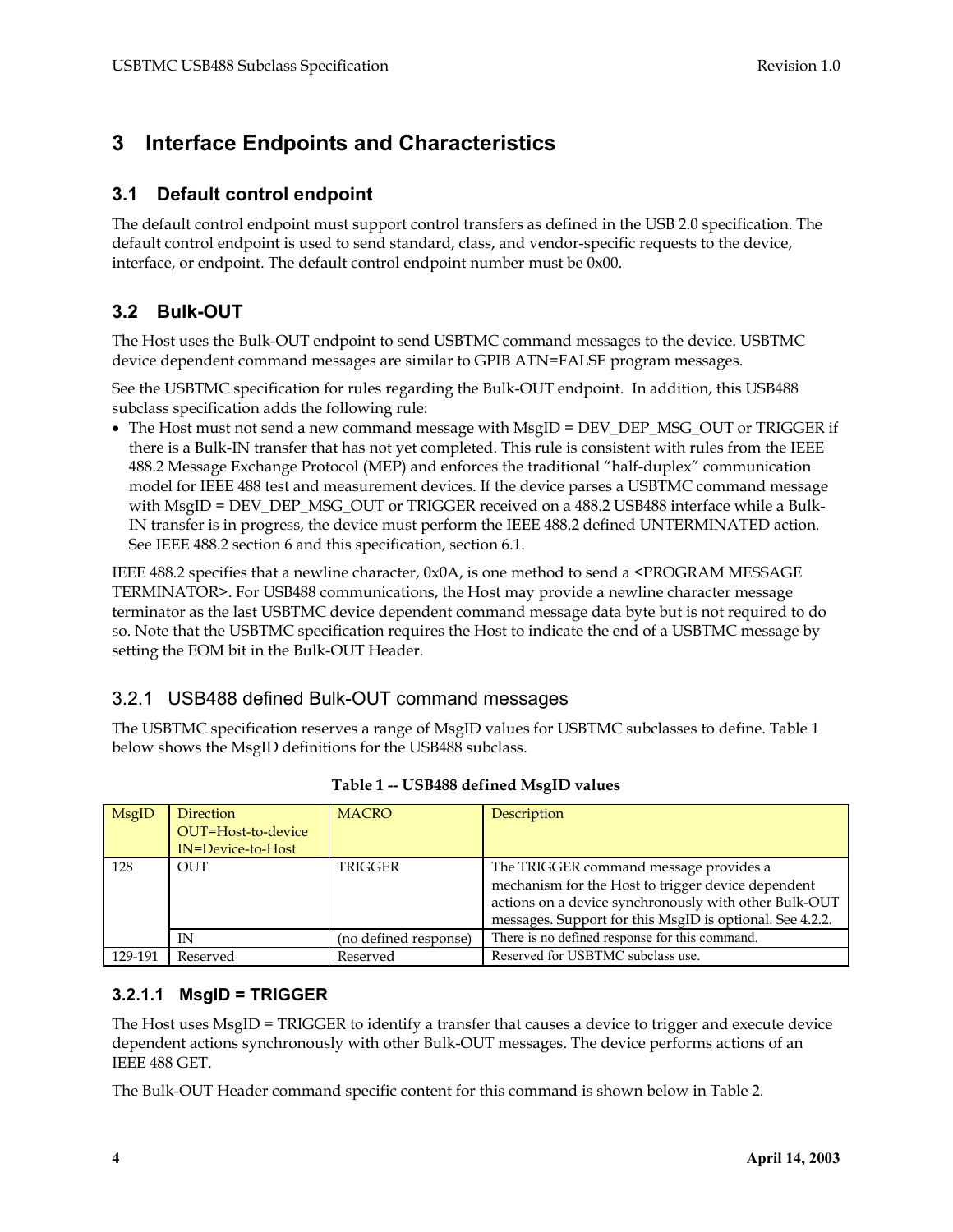The Host must not send the TRIGGER request until all Bulk-OUT IRPs to the USB488 interface have completed. The Host must serialize the TRIGGER request with Bulk-OUT and Bulk-IN transfers in order to meet the requirements of IEEE 488.2, section 6.1.4.2.5.

|                                                 | Offset   | Field                                     | <b>Size</b> | Value                                     | Description                               |
|-------------------------------------------------|----------|-------------------------------------------|-------------|-------------------------------------------|-------------------------------------------|
|                                                 | $\Omega$ | MsgID                                     |             | TRIGGER                                   | See Table 1.                              |
|                                                 | $1-3$    | See the USBTMC<br>specification, Table 1. | 3           | See the USBTMC<br>specification, Table 1. | See the USBTMC<br>specification, Table 1. |
| <b>USBTMC</b><br>command<br>specific<br>content | $4 - 11$ | Reserved                                  | 8           | All bytes must be 0x00.                   | Reserved. All bytes must be<br>$0x00$ .   |

|  |  | Table 2 -- TRIGGER Bulk-OUT Header with command specific content |
|--|--|------------------------------------------------------------------|
|--|--|------------------------------------------------------------------|

A device with a USB488 interface must be ready to receive a TRIGGER request at any time.

If GET\_CAPABILITES USB488InterfaceCapabilities.D0 = 1, the TRIGGER request (See Table 8), must be forwarded to the Function Layer. To guarantee proper sequencing, all previously received Bulk-OUT USBTMC message content must be forwarded to the Function Layer before the TRIGGER request can be forwarded.

If GET\_CAPABILITES USB488InterfaceCapabilities.D0 = 0, the device must remove the Bulk-OUT Header from the Bulk-OUT FIFO and Halt the Bulk-OUT endpoint.

# 3.2.2 USB488 Bulk-OUT USBTMC device dependent command message example

An example of a USBTMC device dependent command message, "\*IDN?\n", is shown below in Table 3.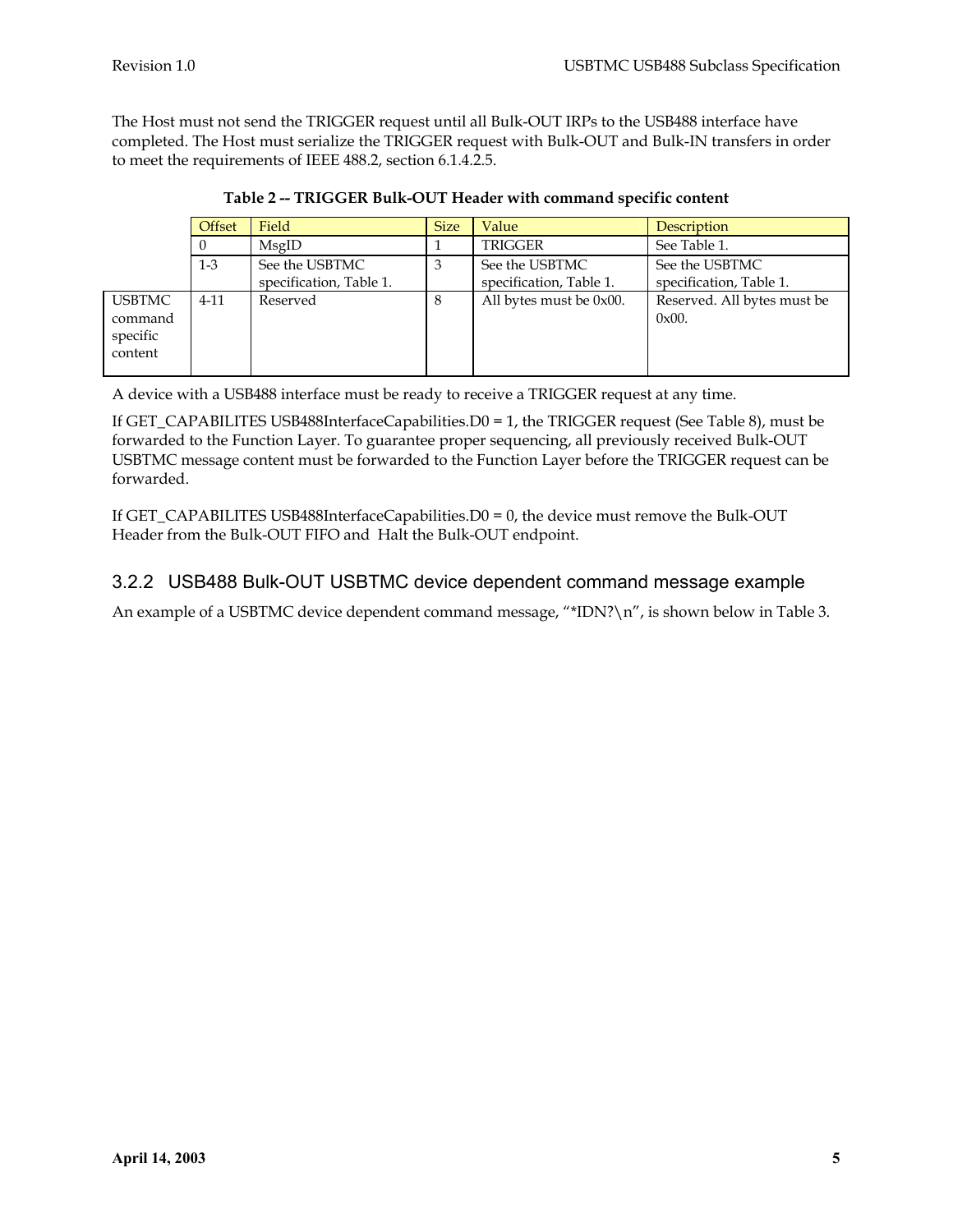|                                                            | Offset         | Field                                                                                                 | <b>Size</b>    | Value                                   | Description                                                                                                                 |  |  |
|------------------------------------------------------------|----------------|-------------------------------------------------------------------------------------------------------|----------------|-----------------------------------------|-----------------------------------------------------------------------------------------------------------------------------|--|--|
|                                                            | $\theta$       | <b>MsgID</b>                                                                                          | 1              | DEV_DEP_MSG_OUT                         |                                                                                                                             |  |  |
|                                                            | $\mathbf{1}$   | bTag                                                                                                  | $\mathbf{1}$   | 0x01 (varies with each<br>transfer)     | See the USBTMC specification,                                                                                               |  |  |
|                                                            | 2              | bTagInverse                                                                                           | $\mathbf{1}$   | 0xFE                                    | Table 1.                                                                                                                    |  |  |
|                                                            | 3              | Reserved                                                                                              | 1              | 0x00                                    |                                                                                                                             |  |  |
|                                                            | $\overline{4}$ | TransferSize                                                                                          | $\overline{4}$ | 0x06                                    |                                                                                                                             |  |  |
| Bulk-OUT                                                   |                |                                                                                                       |                | 0x00                                    |                                                                                                                             |  |  |
| Header                                                     | 6              |                                                                                                       |                | 0x00                                    |                                                                                                                             |  |  |
|                                                            | 7              |                                                                                                       |                | 0x00                                    | Command specific content.                                                                                                   |  |  |
|                                                            | 8              | bmTransfer                                                                                            | 1              | $0x01$ (EOM is set).                    | See the USBTMC specification,                                                                                               |  |  |
|                                                            |                | Attributes                                                                                            |                |                                         | Table 3.                                                                                                                    |  |  |
|                                                            | 9              | Reserved                                                                                              | $\mathbf 1$    | 0x00                                    |                                                                                                                             |  |  |
|                                                            | 10             | Reserved                                                                                              | $\mathbf 1$    | 0x00                                    |                                                                                                                             |  |  |
|                                                            | 11             | Reserved                                                                                              | 1              | 0x00                                    |                                                                                                                             |  |  |
| <b>USBTMC</b><br>device<br>dependent<br>command<br>message | 12             | Device dependent                                                                                      | 1              | $0x2A = \sqrt{x}$                       | USBTMC message data byte 0.                                                                                                 |  |  |
|                                                            | 13             | message data bytes                                                                                    | 1              | $0x49 = 'I'$                            | USBTMC message data byte 1.                                                                                                 |  |  |
|                                                            | 14             |                                                                                                       | 1              | $0x44 = 'D'$                            | USBTMC message data byte 2.                                                                                                 |  |  |
|                                                            | 15             |                                                                                                       | 1              | $0x4E = 'N'$                            | USBTMC message data byte 3.                                                                                                 |  |  |
|                                                            | 16             |                                                                                                       | $\mathbf{1}$   | $0x3F = ?'$                             | USBTMC message data byte 4.                                                                                                 |  |  |
|                                                            | 17             |                                                                                                       | $\mathbf{1}$   | $0x0A = \ln^{-1}$ = newline             | USBTMC message data byte 5.                                                                                                 |  |  |
|                                                            | 18-19          | Alignment bytes<br>(required to make the<br>number of bytes in the<br>transaction a multiple of<br>4) | $\overline{2}$ | 0x0000<br>(not required to be<br>0x0000 | Two alignment bytes are added<br>to bring the number of DATA<br>bytes in the transaction to 20,<br>which is divisible by 4. |  |  |

#### **Table 3 -- Example "\*IDN?" Bulk-OUT USBTMC device dependent command message**

### 3.2.3 Maintaining USB488 Bulk-OUT USBTMC message synchronization

See the USBTMC specification, section 3.2.2.

### **3.3 Bulk-IN**

The Host uses the Bulk-IN endpoint to read USBTMC response messages from the device. The Host must first send a USBTMC command message that expects a response before attempting to read a USBTMC response message.

If the Host sends a USBTMC MsgID = REQUEST\_DEV\_DEP\_MSG\_IN, the device may then send a MsgID = DEV\_DEP\_MSG\_IN response message on the Bulk-IN endpoint. USBTMC response messages with MsgID = DEV\_DEP\_MSG\_IN (See USBTMC specification section 3.3.1.1) are similar to GPIB ATN=FALSE response messages.

See the USBTMC specification for rules regarding the Bulk-IN endpoint.

IEEE 488.2 specifies that a newline character, 0x0A, must be sent as a <RESPONSE MESSAGE TERMINATOR>. Therefore, a device with a 488.2 USB488 interface must transfer a newline character as the last byte in a USBTMC device dependent message. As stated in the USBTMC specification, the device must indicate the end of the USBTMC message by setting the EOM bit in the Bulk-IN Header.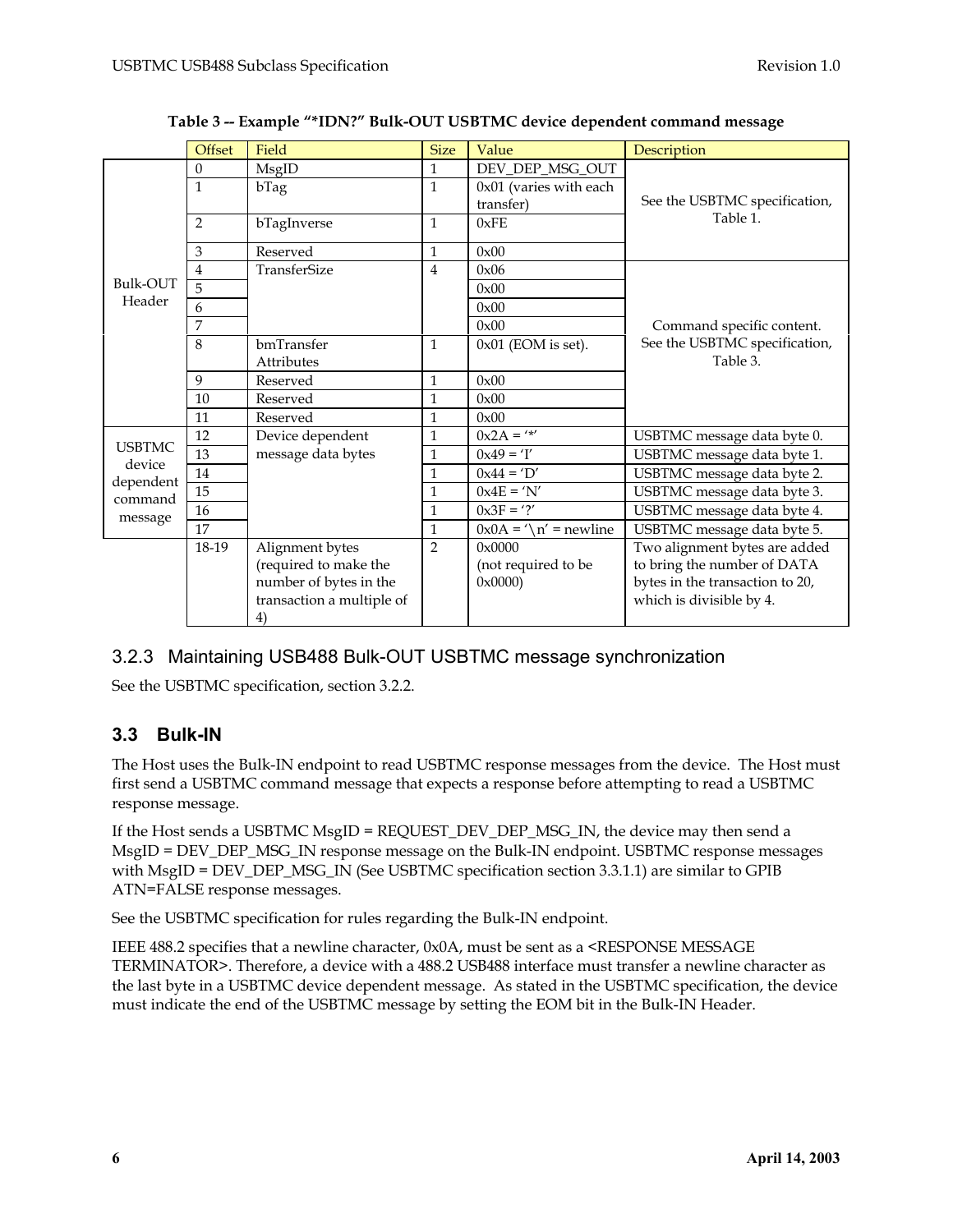# 3.3.1 USB488 Bulk-IN example

Sections 3.3.1.1and 3.3.1.2 below show an example sequence for reading a USBTMC response message from a device. The example shows the Host first sending a MsgID = REQUEST\_DEV\_DEP\_MSG\_IN command message and the device then returning a response to the "\*IDN?\n" query shown in Table 3.

### **3.3.1.1 Host sends a MsgID = REQUEST\_DEV\_DEP\_MSG\_IN command message**

The Host first sends a MsgID = REQUEST\_DEV\_DEP\_MSG\_IN command message. This is shown below in Table 4. In this example the application buffer size is 100 (0x64) bytes.

|            | Offset | Field                | <b>Size</b> | Value                              | Description             |  |
|------------|--------|----------------------|-------------|------------------------------------|-------------------------|--|
|            | 0      | MsgID                |             | REQUEST_DEV_DEP_MSG_IN             |                         |  |
|            |        | bTag                 |             | $0x02$ (varies with each transfer) | See the USBTMC          |  |
|            | 2      | bTagInverse          |             | 0xFD                               | specification, Table 1. |  |
|            | 3      | Reserved             |             | 0x00                               |                         |  |
| Bulk-      | 4      | TransferSize         | 4           | 0x64                               |                         |  |
| <b>OUT</b> | 5      |                      |             | 0x00                               |                         |  |
| Header     | 6      |                      |             | 0x00                               | Command specific        |  |
|            | 7      |                      |             | 0x00                               | content.                |  |
|            | 8      | bmTransferAttributes |             | 0x00                               | See the USBTMC          |  |
|            | 9      | TermChar             |             | 0x00                               | specification, Table 4. |  |
|            | 10     | Reserved             |             | 0x00                               |                         |  |
|            | 11     | Reserved             |             | 0x00                               |                         |  |

#### **Table 4 -- REQUEST\_DEV\_DEP\_MSG\_IN example**

## **3.3.1.2 Host reads the Bulk-IN USBTMC message**

After sending the MsgID = REOUEST\_DEV\_DEP\_MSG\_IN command message shown in Table 4, the Host sends a Bulk-IN request. In this example, the USB488 device sends the USBTMC response message "XYZCO,246B,S-0123-02,0\n", shown below in Table 5. Note that the actual response semantics for a "\*IDN?\n" response are specified in IEEE 488.2, section 10.14.3.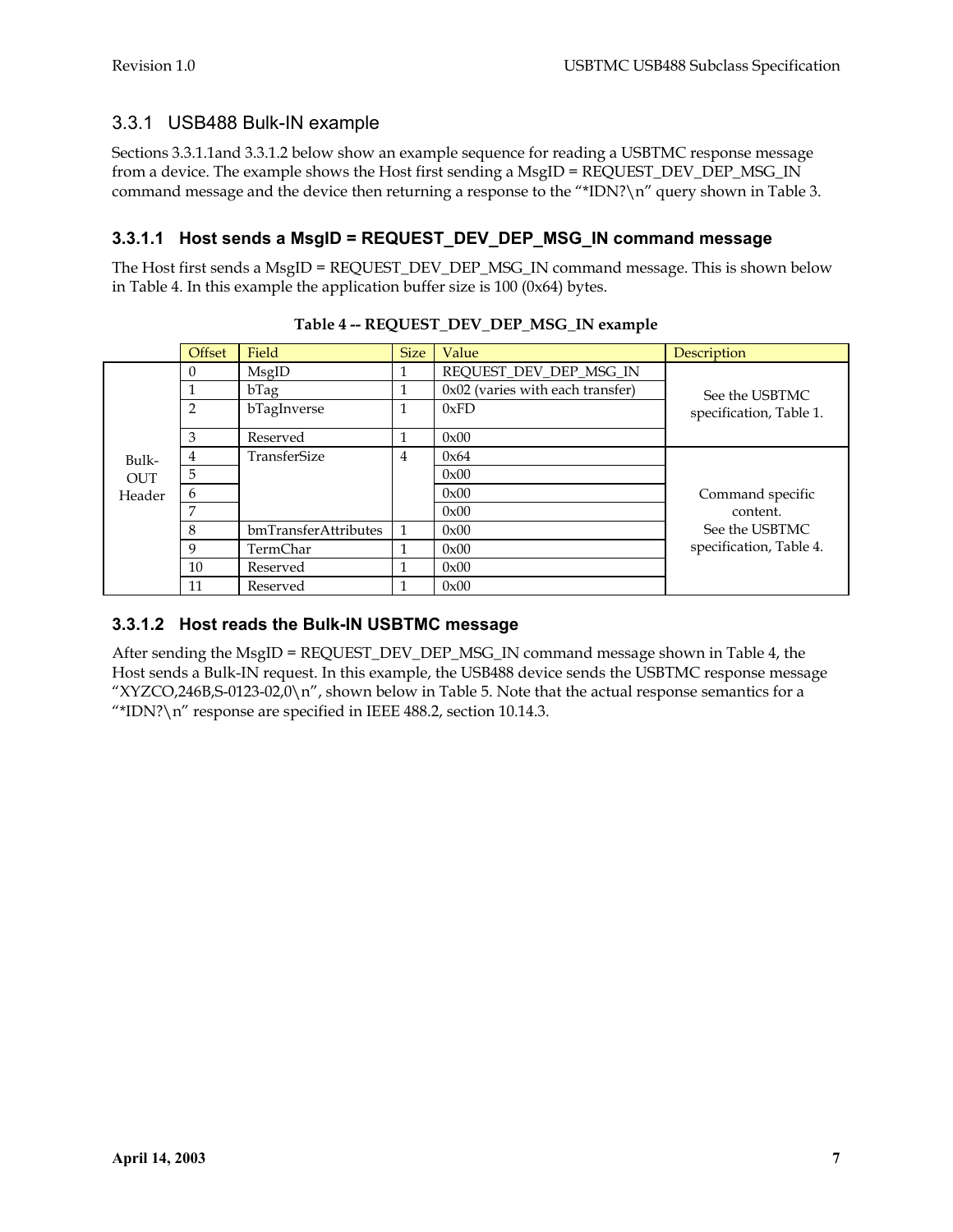|               | Offset                  | Field            | <b>Size</b>    | Value                            | Description                         |
|---------------|-------------------------|------------------|----------------|----------------------------------|-------------------------------------|
|               | $\overline{0}$          | MsgID            | $\mathbf{1}$   | DEV_DEP_MSG_IN                   |                                     |
|               | $\mathbf{1}$            | bTag             | $\mathbf{1}$   | $0x02$ (matches bTag in          |                                     |
|               |                         |                  |                | REQUEST_DEV_DEP_                 | See the USBTMC specification, Table |
|               |                         |                  |                | MSG_IN)                          | 8.                                  |
|               | 2                       | bTagInverse      | $\mathbf{1}$   | 0xFD                             |                                     |
|               | 3                       | Reserved         | $\mathbf{1}$   | 0x00                             |                                     |
| Bulk-IN       | $\overline{\mathbf{4}}$ | TransferSize     | $\overline{4}$ | 0x17                             |                                     |
| Header        | 5                       |                  |                | 0x00                             |                                     |
|               | 6                       |                  |                | 0x00                             | USBTMC response specific content.   |
|               | 7                       |                  |                | 0x00                             |                                     |
|               | $\overline{8}$          | bmTransfer       | $\mathbf{1}$   | $0x01$ (EOM=1)                   | See the USBTMC specification, Table |
|               |                         | Attributes       |                |                                  | 9.                                  |
|               | 9                       | Reserved         | $\mathbf{1}$   | 0x00                             |                                     |
|               | 10                      | Reserved         | $\mathbf{1}$   | 0x00                             |                                     |
|               | 11                      | Reserved         | $\mathbf 1$    | 0x00                             |                                     |
|               | 12                      | Device dependent | $\mathbf 1$    | $0x58 = 'X'$                     | USBTMC message data byte 0.         |
|               | 13                      |                  | $\mathbf{1}$   | $0x59 = 'Y'$                     | USBTMC message data byte 1.         |
|               | 14                      |                  | $\mathbf{1}$   | $0x5A = 'Z'$                     | USBTMC message data byte 2.         |
|               | $\overline{15}$         |                  | $\mathbf{1}$   | $0x43 = 'C'$                     | USBTMC message data byte 3.         |
|               | 16                      |                  | $\mathbf{1}$   | $0x4F = 'O'$                     | USBTMC message data byte 4.         |
|               | 17                      |                  | $\mathbf{1}$   | $0x2C = '$                       | USBTMC message data byte 5.         |
|               | 18                      |                  | $\mathbf{1}$   | $0x32 = '2'$                     | USBTMC message data byte 6.         |
|               | 19                      |                  | $\mathbf{1}$   | $0x34 = 4'$                      | USBTMC message data byte 7.         |
|               | 20                      |                  | $\mathbf{1}$   | $0x36 = 6'$                      | USBTMC message data byte 8.         |
| <b>USBTMC</b> | 21                      |                  | $\mathbf{1}$   | $0x42 = 'B'$                     | USBTMC message data byte 9.         |
| device        | $\overline{22}$         |                  | $\mathbf{1}$   | $0x2C = '$                       | USBTMC message data byte 10.        |
| dependent     | 23                      |                  | $\mathbf{1}$   | $0x53 = 'S'$                     | USBTMC message data byte 11.        |
| message       | 24                      |                  | $\mathbf{1}$   | $0x2D = '-'$                     | USBTMC message data byte 12.        |
|               | 25                      |                  | $\mathbf{1}$   | $0x30 = '0'$                     | USBTMC message data byte 13.        |
|               | 26                      |                  | $\mathbf{1}$   | $0x31 = '1'$                     | USBTMC message data byte 14.        |
|               | 27                      |                  | $\mathbf{1}$   | $0x32 = '2'$                     | USBTMC message data byte 15.        |
|               | 28                      |                  | $\mathbf{1}$   | $0x33 = '3'$                     | USBTMC message data byte 16.        |
|               | 29                      |                  | $\mathbf{1}$   | $0x2D = '-'$                     | USBTMC message data byte 17.        |
|               | 30                      |                  | $\mathbf{1}$   | $0x30 = 0'$                      | USBTMC message data byte 18.        |
|               | 31                      |                  | $\mathbf{1}$   | $0x32 = '2'$                     | USBTMC message data byte 19.        |
|               | $\overline{32}$         |                  | $\mathbf{1}$   | $0x2C = '$                       | USBTMC message data byte 20.        |
|               | 33                      |                  | $\mathbf{1}$   | $0x30 = 0'$                      | USBTMC message data byte 21.        |
|               | 34                      |                  | $\mathbf 1$    | $0x0A = \sqrt{n'}$ = newline     | USBTMC message data byte 22.        |
|               | 35                      | Alignment byte   | $\mathbf{1}$   | 0x00 (not required to be<br>0x00 | Alignment byte.                     |

One alignment byte is shown as an example of a transfer from a device that does 16-bit wide DMA to the Bulk-IN FIFO. The alignment byte brings the total number of bytes to  $12 + 23 + 1 = 36$ , which is a multiple of 2 bytes. As stated in the USBTMC specification, a device is not required to send any alignment bytes.

### 3.3.2 Maintaining USB488 Bulk-IN USBTMC message synchronization

See the USBTMC specification, section 3.3.2.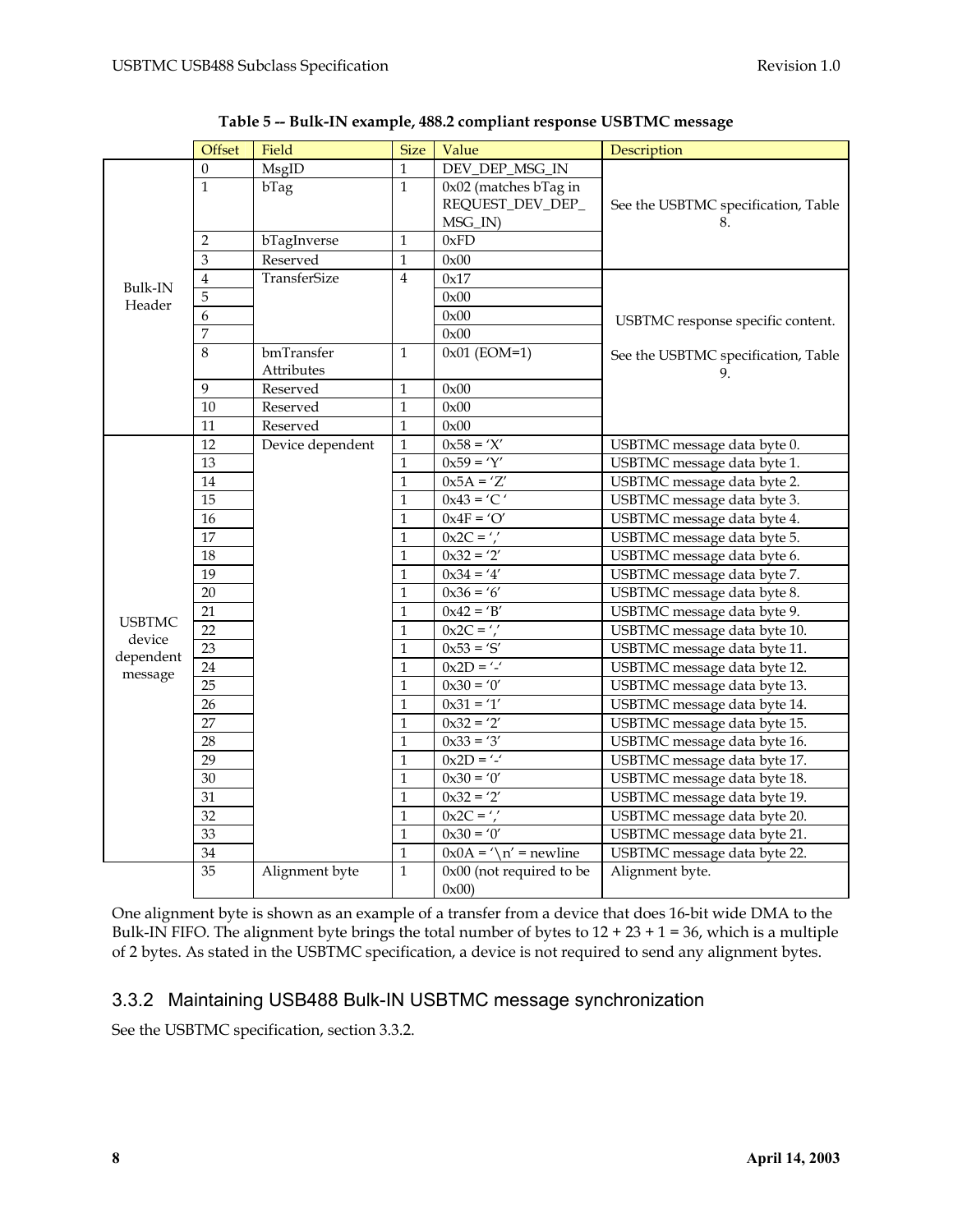# **3.4 Interrupt-IN**

488.2 USB488 interfaces must include an Interrupt-IN endpoint. In addition, any USB488 interface with service request capability (IEEE 488.1 SR1) must have an Interrupt-IN endpoint.

The Host, after receiving an Interrupt-IN notification, must consider the interrupt transfer complete. The Host must interpret the next Interrupt-IN DATA as a new notification, beginning with bNotify1.

## 3.4.1 Interrupt-IN DATA sent due to an SRQ condition

If GET\_CAPABILITIES USB488DeviceCapabilities.D1 = 1 (SR1), and if conditions exist such that a service request (SRQ) would be generated, the device must send an Interrupt-IN packet with the format shown below in Table 6.

| Offset   | Field    | <b>Size</b> | Value      | <b>Description</b>                                                  |                                                       |
|----------|----------|-------------|------------|---------------------------------------------------------------------|-------------------------------------------------------|
| $\Omega$ | bNotify1 |             | Bitmap     | D7                                                                  | Must be 1. See the USBTMC specification, section 3.4. |
|          |          |             |            | D6D0                                                                | bTag. The bTag field must be $0x01$ .                 |
|          | bNotify2 |             | StatusByte | For 488.2 USB488 interfaces, the format is the IEEE 488.2 defined   |                                                       |
|          |          |             |            | Status Byte returned during a serial poll. Otherwise, the format is |                                                       |
|          |          |             |            |                                                                     | the IEEE 488.1 defined Status Byte.                   |

**Table 6 -- USB488 Interrupt-IN packet sent due to an SRQ condition** 

When the response is queued, the Status Byte is modified in the same way an IEEE 488.2 device modifies the Status Byte after an SRQ/serial poll sequence. This means a device must clear the Status Byte RQS bit after a Status Byte (with RQS set) is queued to be sent on the Interrupt-IN pipe. See IEEE 488.2, Table 11- 2.

# 3.4.2 Interrupt-IN DATA sent due to READ\_STATUS\_BYTE request

If a USB488 interface includes an Interrupt-IN endpoint, and a READ\_STATUS\_BYTE request is received, the device must send an Interrupt-IN packet with the format shown below in Table 7.

| Offset | Field    | <b>Size</b> | Value      | <b>Description</b>                                                                                                                                                              |                                                                                                          |
|--------|----------|-------------|------------|---------------------------------------------------------------------------------------------------------------------------------------------------------------------------------|----------------------------------------------------------------------------------------------------------|
|        | bNotify1 |             | Number     | D7                                                                                                                                                                              | Must be 1. See the USBTMC specification, section 3.4.                                                    |
|        |          |             |            | D6D0                                                                                                                                                                            | The bTag value must be the same as the bTag value in<br>the READ_STATUS_BYTE request. See section 4.3.1. |
|        | bNotify2 |             | StatusByte | For 488.2 USB488 interfaces, the format is the IEEE 488.2 defined<br>Status Byte returned during a serial poll. Otherwise, the format<br>is the IEEE 488.1 defined Status Byte. |                                                                                                          |

**Table 7 -- USB488 Interrupt-IN packet sent due to READ\_STATUS\_BYTE request**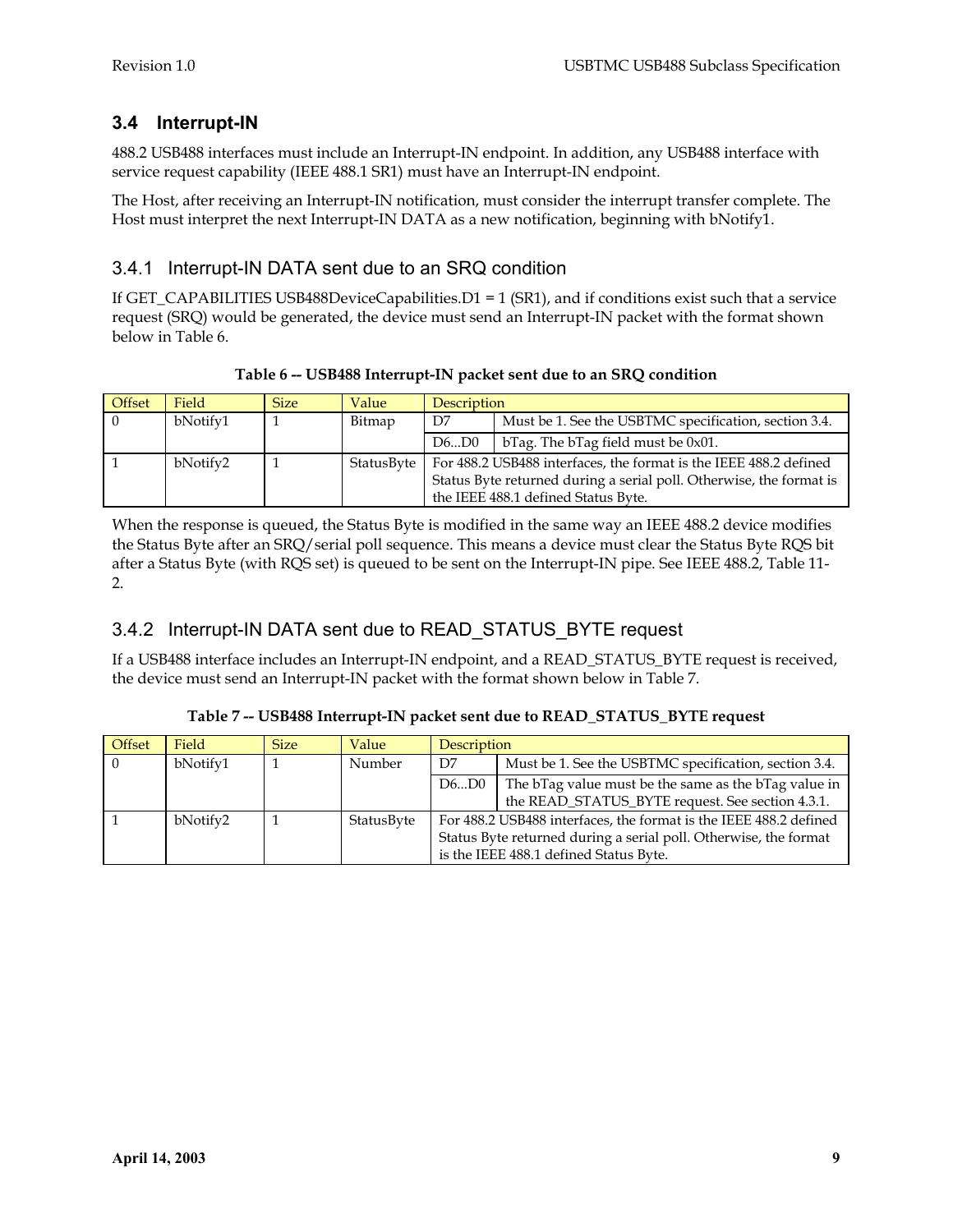# **4 Control endpoint requests**

#### **4.1 Standard Requests**

See USB 2.0 specification, section 9.4.

### **4.2 USBTMC class specific requests**

See the USBTMC specification, section 4.2, and sections 4.2.1 and 4.2.2 below.

# 4.2.1 INITIATE\_CLEAR

Upon receiving the INITIATE\_CLEAR request, the device performs actions similar to those specified for Selected Device Clear in the IEEE 488 specifications. For 488.2 USB488 interfaces, see IEEE 488.2, section 5.8. Otherwise, see IEEE 488.1, section 2.10.

# 4.2.2 GET\_CAPABILITIES

When a device receives this request, the device must queue the response shown below in Table 8.

| Offset   | Field         | <b>Size</b>    | Value        | Description                                     |                                                                    |
|----------|---------------|----------------|--------------|-------------------------------------------------|--------------------------------------------------------------------|
| $0 - 11$ | Reserved      | 12             | Reserved     |                                                 | See the USBTMC specification, Table 37. 488.2 USB488 interfaces    |
|          |               |                |              | must set USBTMCInterfaceCapabilities.D1 = 0 and |                                                                    |
|          |               |                |              | USBTMCInterfaceCapabilities. $D0 = 0$ .         |                                                                    |
| 12       | bcdUSB488     | $\overline{2}$ | <b>BCD</b>   |                                                 | BCD version number of the relevant USB488 specification for this   |
|          |               |                | $(0x0100$ or |                                                 | USB488 interface. Format is as specified for bcdUSB in the USB 2.0 |
|          |               |                | greater)     |                                                 | specification, section 9.6.1.                                      |
| 14       | <b>USB488</b> | 1              | Bitmap       | D7D3                                            | Reserved. All bits must be 0.                                      |
|          | Interface     |                |              | D2                                              | 1 - The interface is a 488.2 USB488 interface.                     |
|          | Capabilities  |                |              |                                                 | 0 – The interface is not a 488.2 USB488 interface.                 |
|          |               |                |              | D <sub>1</sub>                                  | 1 - The interface accepts REN_CONTROL,                             |
|          |               |                |              |                                                 | GO_TO_LOCAL, and LOCAL_LOCKOUT requests.                           |
|          |               |                |              |                                                 | 0 - The interface does not accept REN_CONTROL,                     |
|          |               |                |              |                                                 | GO_TO_LOCAL, and LOCAL_LOCKOUT requests.                           |
|          |               |                |              |                                                 | The device, when REN_CONTROL,                                      |
|          |               |                |              |                                                 | GO_TO_LOCAL, and LOCAL_LOCKOUT requests                            |
|          |               |                |              |                                                 | are received, must treat these commands as a non-                  |
|          |               |                |              |                                                 | defined command and return a STALL handshake                       |
|          |               |                |              |                                                 | packet.                                                            |
|          |               |                |              | D <sub>0</sub>                                  | 1 - The interface accepts the MsgID = TRIGGER                      |
|          |               |                |              |                                                 | USBTMC command message and forwards                                |
|          |               |                |              |                                                 | TRIGGER requests to the Function Layer.                            |
|          |               |                |              |                                                 | 0 - The interface does not accept the TRIGGER                      |
|          |               |                |              |                                                 | USBTMC command message. The device, when the                       |
|          |               |                |              |                                                 | TRIGGER USBTMC command message is receives                         |
|          |               |                |              |                                                 | must treat it as an unknown MsgID and halt the                     |
|          |               |                |              |                                                 | Bulk-OUT endpoint.                                                 |

#### **Table 8 -- GET\_CAPABILITIES response packet**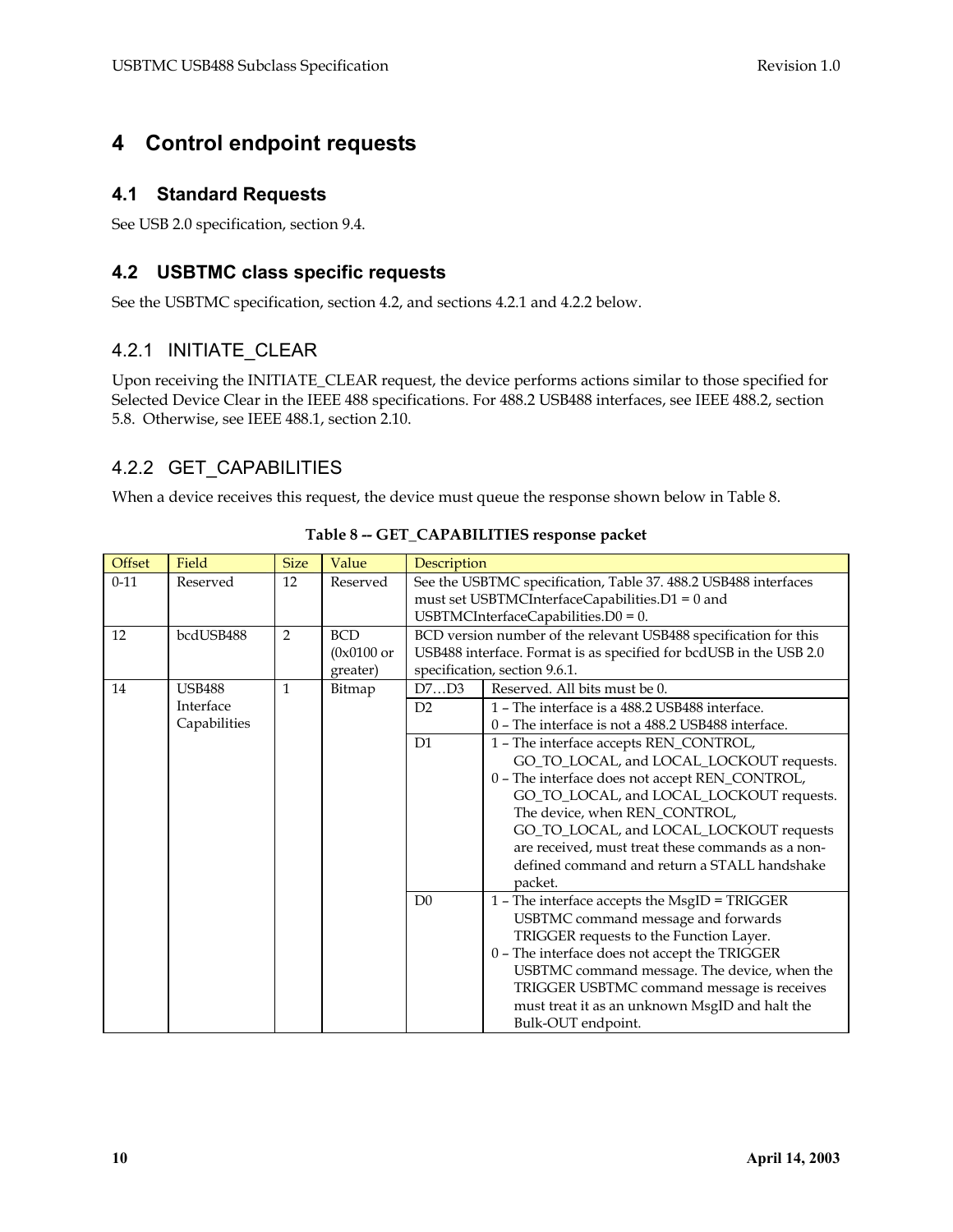| 15 | <b>USB488</b> | $\mathbf{1}$ | Bitmap    | D7D4           | Reserved. All bits must be 0.                          |
|----|---------------|--------------|-----------|----------------|--------------------------------------------------------|
|    | Device        |              |           | D <sub>3</sub> | 1 - The device understands all mandatory SCPI          |
|    | Capabilities  |              |           |                | commands. See SCPI Chapter 4, SCPI Compliance          |
|    |               |              |           |                | Criteria.                                              |
|    |               |              |           |                | 0 - The device may not understand all mandatory SCPI   |
|    |               |              |           |                | commands. If the parser is dynamic and may not         |
|    |               |              |           |                | understand SCPI, this bit must = $0$ .                 |
|    |               |              |           | D2             | 1 - The device is SR1 capable. The interface must have |
|    |               |              |           |                | an Interrupt-IN endpoint. The device must use the      |
|    |               |              |           |                | Interrupt-IN endpoint as described in 3.4.1 to         |
|    |               |              |           |                | request service, in addition to the other uses         |
|    |               |              |           |                | described in this specification.                       |
|    |               |              |           |                | 0 - The device is SR0. If the interface contains an    |
|    |               |              |           |                | Interrupt-IN endpoint, the device must not use the     |
|    |               |              |           |                | Interrupt-IN endpoint as described in 3.4.1 to         |
|    |               |              |           |                | request service. The device must use the endpoint      |
|    |               |              |           |                | for all other uses described in this specification.    |
|    |               |              |           |                | See IEEE 488.1, section 2.7. If USB488Interface        |
|    |               |              |           |                | Capabilities.D2 = 1, also see IEEE 488.2, section 5.5. |
|    |               |              |           | D1             | 1 - The device is RL1 capable. The device must         |
|    |               |              |           |                | implement the state machine shown in Figure 2.         |
|    |               |              |           |                | 0 - The device is RL0. The device does not implement   |
|    |               |              |           |                | the state machine shown in Figure 2.                   |
|    |               |              |           |                | See IEEE 488.1, section 2.8. If USB488Interface        |
|    |               |              |           |                | Capabilities.D2 = 1, also see IEEE 488.2, section 5.6. |
|    |               |              |           | D <sub>0</sub> | 1 - The device is DT1 capable.                         |
|    |               |              |           |                | $0$ – The device is DT $0$ .                           |
|    |               |              |           |                | See IEEE 488.1, section 2.11. If USB488Interface       |
|    |               |              |           |                | Capabilities.D2 = 1, also see IEEE 488.2, section 5.9. |
| 16 | Reserved      | 8            | All bytes |                | Reserved for USB488 use. All bytes must be 0x00.       |
|    |               |              | must be   |                |                                                        |
|    |               |              | 0x00.     |                |                                                        |

The following rules must be followed:

- 1. If USB488DeviceCapabilities.D0 = 1 (DT1) then USB488InterfaceCapabilities.D0 must = 1.
- 2. If USB488DeviceCapabilities.D1 = 1 (RL1) then USB488InterfaceCapabilities.D1 must = 1.
- 3. If USB488InterfaceCapabilities.D2 = 1 (488.2 USB488 interface) then USB488DeviceCapabilities.D2  $must = 1$  (SR1).
- 4. If USB488DeviceCapabilities.D3 = 1 (SCPI) then USB488DeviceCapabilities.D2 must = 1 (SR1) and USB488InterfaceCapabilities.D2 must = 1 (488.2 USB488 interface).

# **4.3 USB488 subclass specific requests**

In addition to standard requests and the USBTMC defined class specific requests, there are subclass requests defined for devices with USB488 interfaces. These subclass defined requests are sent with a SETUP packet with bmRequestType.Type = CLASS.

The set of USB488 subclass bRequest values are shown below in Table 9.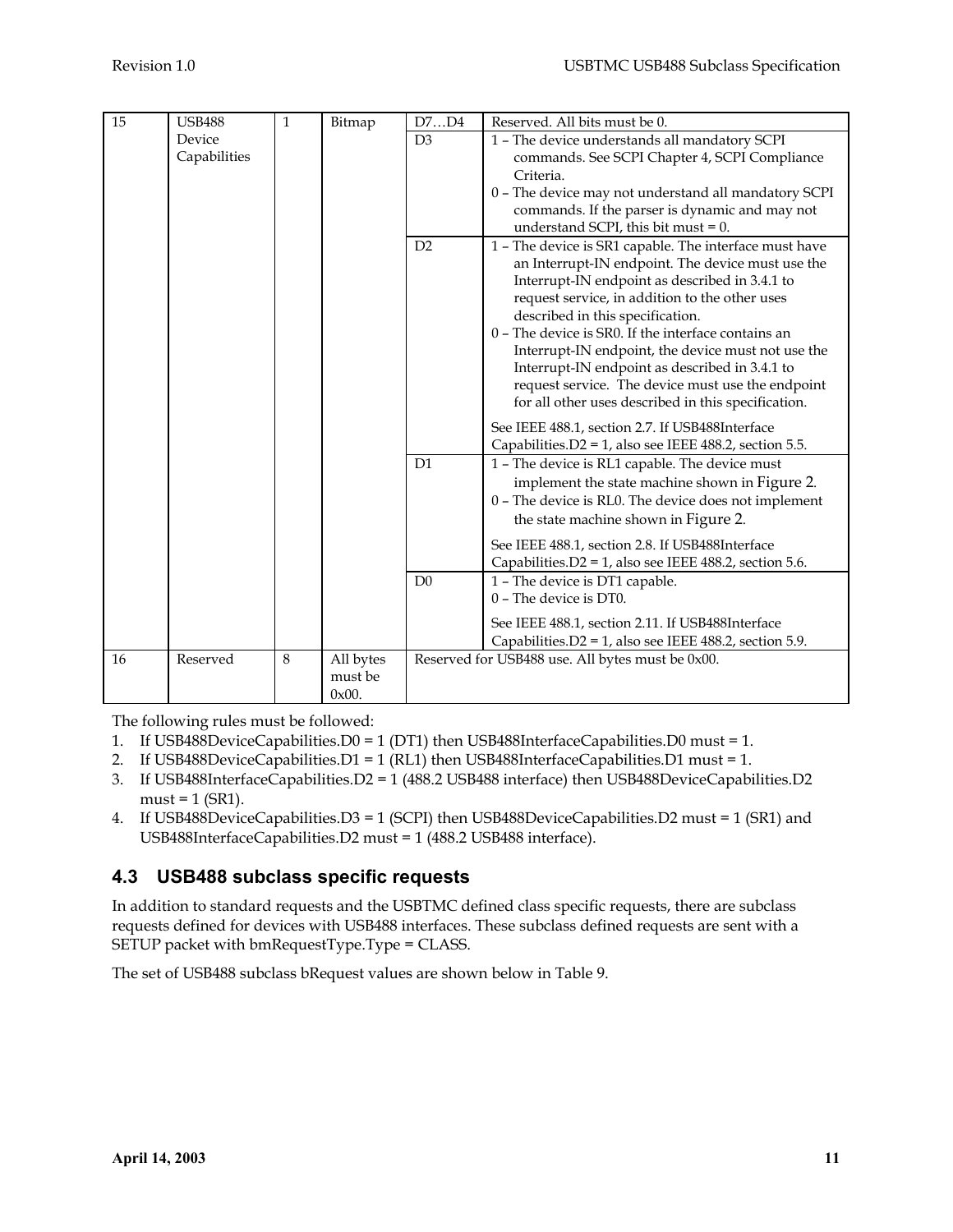| bRequest <sup>1</sup> | Name                    | Required/ | Description                                                |
|-----------------------|-------------------------|-----------|------------------------------------------------------------|
|                       |                         | Optional  |                                                            |
| $0-127$               | Reserved                | Reserved  | Reserved for use by USBTMC specification.                  |
| 128                   | <b>READ STATUS BYTE</b> | Required. | Returns the IEEE 488 Status Byte.                          |
| 129-159               | Reserved                | Reserved  | Reserved by USB488 subclass specification.                 |
| 160                   | <b>REN_CONTROL</b>      | Optional. | Mechanism to enable or disable local controls on a device. |
| 161                   | GO TO LOCAL             | Optional. | Mechanism to enable local controls on a device.            |
| 162                   | LOCAL LOCKOUT           | Optional. | Mechanism to disable local controls on a device.           |
| 163-191               | Reserved                | Reserved  | Reserved by USB488 subclass specification.                 |
| 192-255               | Reserved                | Reserved  | Reserved for use by the VISA specification.                |

#### **Table 9 -- USB488 defined bRequest values**

All USB488 subclass specific requests return data to the Host and have a data payload that begins with a 1 byte USBTMC\_status field. The USBTMC\_status values are defined in the USBTMC specification, Table 13 and below in Table 10.

| USBTMC_status | <b>MACRO</b>                          | Recommended<br>interpretation by<br>Host software | Description                                                                                                                                                                                                                                           |
|---------------|---------------------------------------|---------------------------------------------------|-------------------------------------------------------------------------------------------------------------------------------------------------------------------------------------------------------------------------------------------------------|
| $0x00-0x1F$   | Reserved                              | Reserved                                          | See the USBTMC specification, Table 16.                                                                                                                                                                                                               |
| 0x20          | STATUS<br><b>INTERRUPT</b><br>IN BUSY | Warning                                           | This status is valid if a device has received a<br>READ_STATUS_BYTE request, the USB488 interface has<br>an Interrupt-IN endpoint, and the device is unable to<br>queue the response packet on the Interrupt-IN endpoint<br>because the FIFO is full. |
| $0x21-0x3F$   | Reserved                              | Warning                                           | Reserved for subclass use.                                                                                                                                                                                                                            |
| $0x40-0x9F$   | Reserved                              | Reserved                                          | See the USBTMC specification, Table 16.                                                                                                                                                                                                               |
| $0xA0-0xBF$   | Reserved                              | Failure                                           | Reserved for subclass use.                                                                                                                                                                                                                            |
| $0xC0-0xFF$   | Reserved                              | Failure                                           | See the USBTMC specification, Table 16.                                                                                                                                                                                                               |

#### **Table 10 -- USB488 defined USBTMC\_status values**

# 4.3.1 READ\_STATUS\_BYTE

The READ\_STATUS\_BYTE request provides the ability for a Host to read the IEEE 488 Status Byte on the device.

For this request, the Setup packet fields are as shown below in Table 11.

| bmRequestType | $0xA1$ (Dir = IN, Type = Class, Recipient = Interface)                      |                                                                                         |  |  |  |
|---------------|-----------------------------------------------------------------------------|-----------------------------------------------------------------------------------------|--|--|--|
| bRequest      |                                                                             | READ STATUS BYTE, see Table 9                                                           |  |  |  |
| wValue        | D7                                                                          | Must be 0.                                                                              |  |  |  |
|               | D6D0                                                                        | The bTag value ( $2 \leq bTag \leq 127$ ) for this request. The device must return this |  |  |  |
|               |                                                                             | bTag value along with the Status Byte. The Host should increment the bTag by 1          |  |  |  |
|               |                                                                             | for each new READ_STATUS_BYTE request to help identify when the response                |  |  |  |
|               |                                                                             | arrives on the Interrupt-IN endpoint.                                                   |  |  |  |
|               | D15D8                                                                       | Reserved. Must be 0x00.                                                                 |  |  |  |
| wIndex        | Must specify interface number per the USB 2.0 specification, section 9.3.4. |                                                                                         |  |  |  |
| wLength       |                                                                             | 0x0003. Number of bytes to transfer per the USB 2.0 specification, section 9.3.5.       |  |  |  |

#### **Table 11 -- READ\_STATUS\_BYTE Setup packet**

A device with a USB488 interface must be ready to receive a READ\_STATUS\_BYTE request at any time.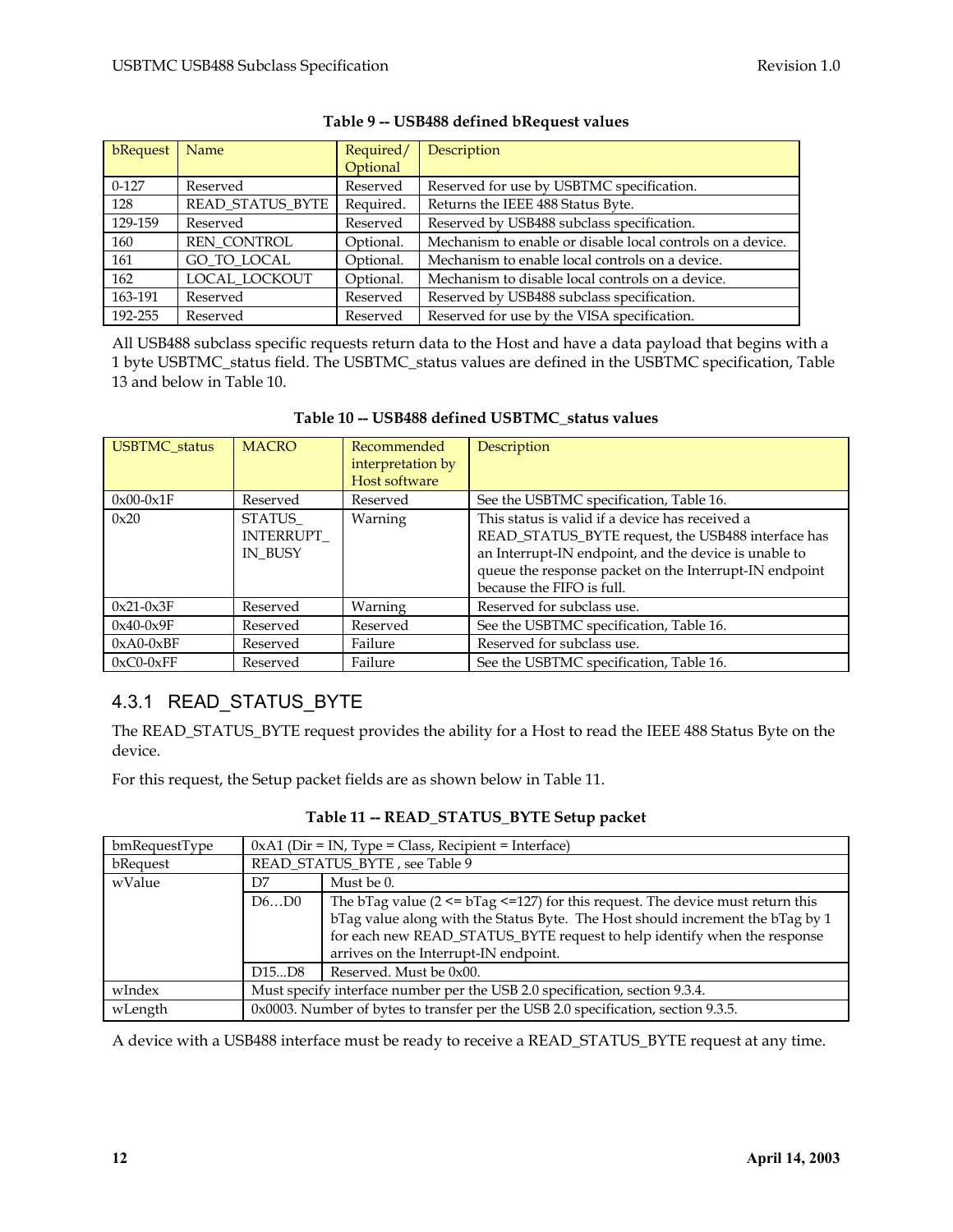#### **4.3.1.1 Response format for USB488 interfaces without an Interrupt-IN endpoint**

When a device receives READ\_STATUS\_BYTE, and the USB488 interface does not have an Interrupt-IN endpoint, the device must queue the control endpoint response shown below in Table 12.

| Offset   | Field         | <b>Size</b> | Value | <b>Description</b>                                                             |
|----------|---------------|-------------|-------|--------------------------------------------------------------------------------|
| $\Omega$ | USBTMC status |             | Value | Status indication for this request. See the USBTMC<br>specification, Table 16. |
|          |               |             |       |                                                                                |
|          | bTag          |             | Value | The bTag value from the READ_STATUS_BYTE request.                              |
|          | Status Byte   |             | Value | The format is the IEEE 488.1 defined Status Byte. RQS                          |
|          |               |             |       | must be 0. (If the USB488 interface does not have an                           |
|          |               |             |       | Interrupt-IN endpoint, the device has no service request                       |
|          |               |             |       | capability and is SR0. IEEE 488.1 requires SR1 to enter                        |
|          |               |             |       | into the APRS state, which is the only state where RQS =                       |
|          |               |             |       | True can be sent. See IEEE 488.1, section 2.7.3.3).                            |

| Table 12 -- READ_STATUS_BYTE control endpoint response format (no Interrupt-IN endpoint) |  |  |
|------------------------------------------------------------------------------------------|--|--|
|------------------------------------------------------------------------------------------|--|--|

#### **4.3.1.2 Response format for USB488 interfaces with an Interrupt-IN endpoint**

When a device receives READ\_STATUS\_BYTE, and the USB488 interface has an Interrupt-IN endpoint, the device must queue the control endpoint response shown below in Table 13. In addition, the device must return a response on the Interrupt-IN endpoint. The format of the response on the Interrupt-IN endpoint is shown in Table 7. The device must queue the Interrupt-IN endpoint response and then queue this control endpoint response. If the Interrupt-IN endpoint response can not be queued because the Interrupt-IN FIFO is full, the device must set the control endpoint response USBTMC\_status  $=$ STATUS\_INTERRUPT\_IN\_BUSY.

| Offset | Field         | <b>Size</b> | Value | Description                                                                                                      |
|--------|---------------|-------------|-------|------------------------------------------------------------------------------------------------------------------|
|        | USBTMC status |             | Value | Status indication for this request. See the USBTMC<br>specification, Table 16, and this specification, Table 10. |
|        | bTag          |             | Value | The bTag value from the READ_STATUS_BYTE request.                                                                |
|        | Constant      |             | 0x00  | Status Byte will be returned on Interrupt-IN endpoint.                                                           |

|  | Table 13 -- READ_STATUS_BYTE control endpoint response format (Interrupt-IN endpoint present) |  |  |  |
|--|-----------------------------------------------------------------------------------------------|--|--|--|
|--|-----------------------------------------------------------------------------------------------|--|--|--|

#### **4.3.1.3 Status Byte MAV bit**

Devices with a 488.2 USB488 interfaces must set the Status Byte MAV-bit TRUE when the device is ready to send data to the Host. MAV must be set even if the device has not yet received a MsgID = REQUEST\_DEV\_DEP\_MSG\_IN. MAV must remain TRUE until the last byte in the Bulk-IN transfer has been sent and there are no more Bulk-IN transfers ready to send. The MAV-bit may remain TRUE until the last byte in the USBTMC message has been sent (See IEEE 488.2, section 11.2.1.2).

# 4.3.2 REN\_CONTROL

The REN\_CONTROL request, in combination with GO\_TO\_LOCAL and LOCAL\_LOCKOUT, provides the ability to enable or disable local controls on a device.

Devices with USB488 interfaces that report RL1 capability in the GET\_CAPABILITIES response must implement the following state machine. The USB 2.0 specification, Figure 8-17 shows a legend for state machine diagrams. In addition, see Table 14 below.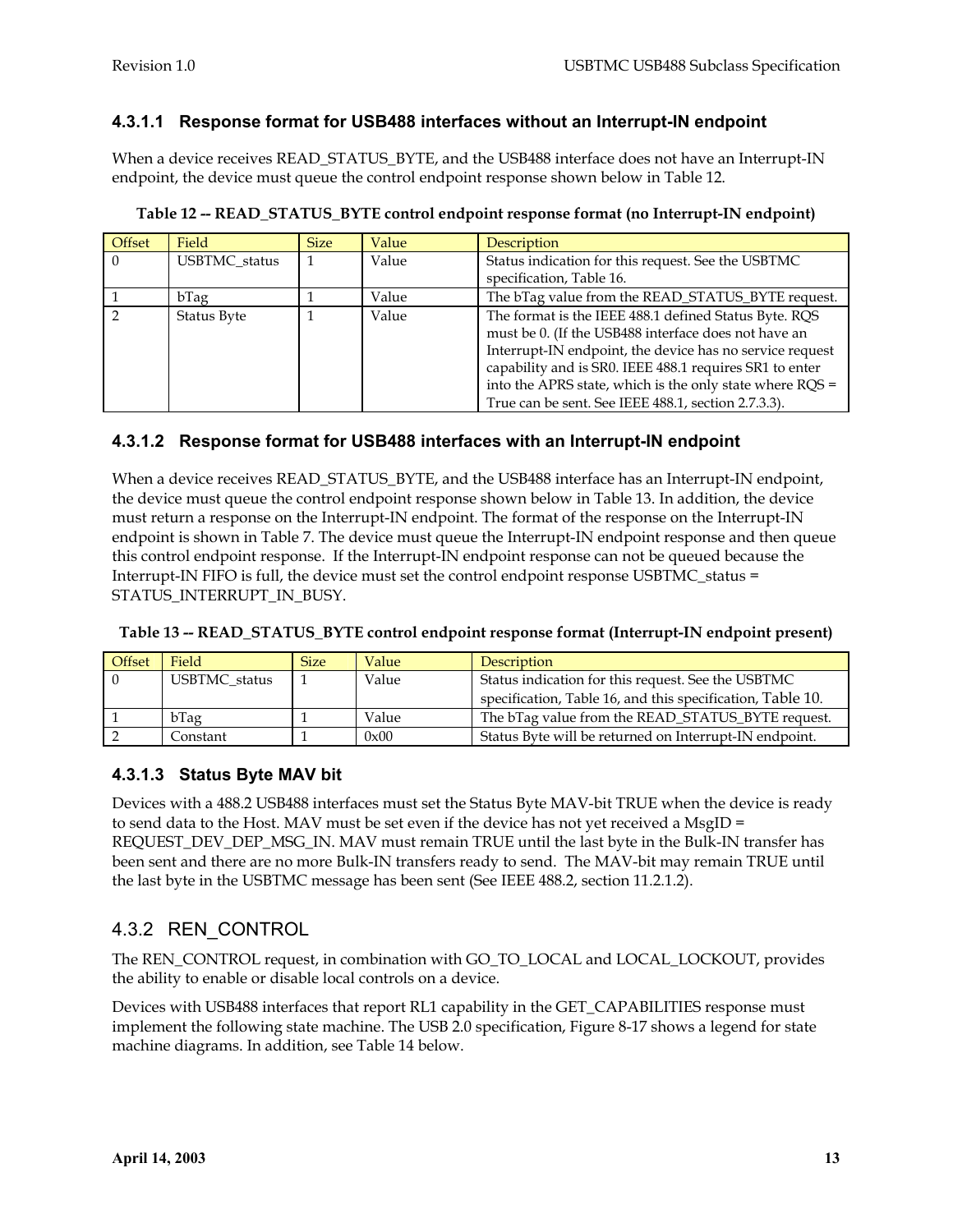

**Figure 2 -- RL state diagram for USB** 

| Table 14 -- LOCAL REMOTE state machine terminology |  |
|----------------------------------------------------|--|
|----------------------------------------------------|--|

| <b>State Diagram Term</b> | Explanation                                                                                                                                                                                                                                                                                       |  |  |  |  |  |
|---------------------------|---------------------------------------------------------------------------------------------------------------------------------------------------------------------------------------------------------------------------------------------------------------------------------------------------|--|--|--|--|--|
| <b>LOCS</b>               | Local State. See IEEE 488.1 section 2.8 and IEEE 488.2 section 5.6                                                                                                                                                                                                                                |  |  |  |  |  |
| <b>LWLS</b>               | Local with Lockout State. See IEEE 488.1 section 2.8 and IEEE 488.2 section 5.6                                                                                                                                                                                                                   |  |  |  |  |  |
| <b>REMS</b>               | Remote State. See IEEE 488.1 section 2.8 and IEEE 488.2 section 5.6.                                                                                                                                                                                                                              |  |  |  |  |  |
| <b>RWLS</b>               | Remote with Lockout State. See IEEE 488.1 section 2.8 and IEEE 488.2 section 5.6                                                                                                                                                                                                                  |  |  |  |  |  |
| pon                       | "Power on" local message.                                                                                                                                                                                                                                                                         |  |  |  |  |  |
| rtl                       | "Return to local" local message.                                                                                                                                                                                                                                                                  |  |  |  |  |  |
| <b>Bus Activity</b>       | The device is detached from the USB or the device is suspended.                                                                                                                                                                                                                                   |  |  |  |  |  |
| Configuration Change      | This transition occurs when either:                                                                                                                                                                                                                                                               |  |  |  |  |  |
|                           | • The device is in the "Address" state, a SET_CONFIGURATION request is received,<br>and the specified configuration includes a USB488 interface.                                                                                                                                                  |  |  |  |  |  |
|                           | The device is in the "Configured" state, the current configuration includes a USB488<br>interface, and the device receives a SET_CONFIGURATION request with a<br>configuration value of 0 or some other valid configuration value<br>See the USB 2.0 specification, Figure 9-1 and section 9.4.7. |  |  |  |  |  |
| DEV_DEP_MSG_OUT           | Device received USBTMC command message with MsgID=DEV_DEP_MSG_OUT and<br>the USB488 interface is not talk-only.                                                                                                                                                                                   |  |  |  |  |  |
| <b>TRIGGER</b>            | Device received USBTMC command message with MsgID=TRIGGER and the device<br>reports TRIGGER (GET_CAPABILITIES USB488DeviceCapabilities.D0 = 1 (DT1)).                                                                                                                                             |  |  |  |  |  |
| <b>INITIATE_CLEAR</b>     | Device received INITIATE_CLEAR control endpoint request.                                                                                                                                                                                                                                          |  |  |  |  |  |
| LOCAL_LOCKOUT             | Device received LOCAL_LOCKOUT control endpoint request.                                                                                                                                                                                                                                           |  |  |  |  |  |
| GO_TO_LOCAL               | Device received GO_TO_LOCAL control endpoint request.                                                                                                                                                                                                                                             |  |  |  |  |  |
| <b>REN</b>                | Remote Enable. Device received REN_CONTROL control endpoint request with wValue<br>$=$ 1, asserting REN.                                                                                                                                                                                          |  |  |  |  |  |
| <b>REN</b>                | Not Remote Enable. Device received REN_CONTROL control endpoint with wValue = 0,<br>de-asserting REN. This is the default power-on state for REN.                                                                                                                                                 |  |  |  |  |  |

For this request, the Setup packet fields are as shown below in Table 15.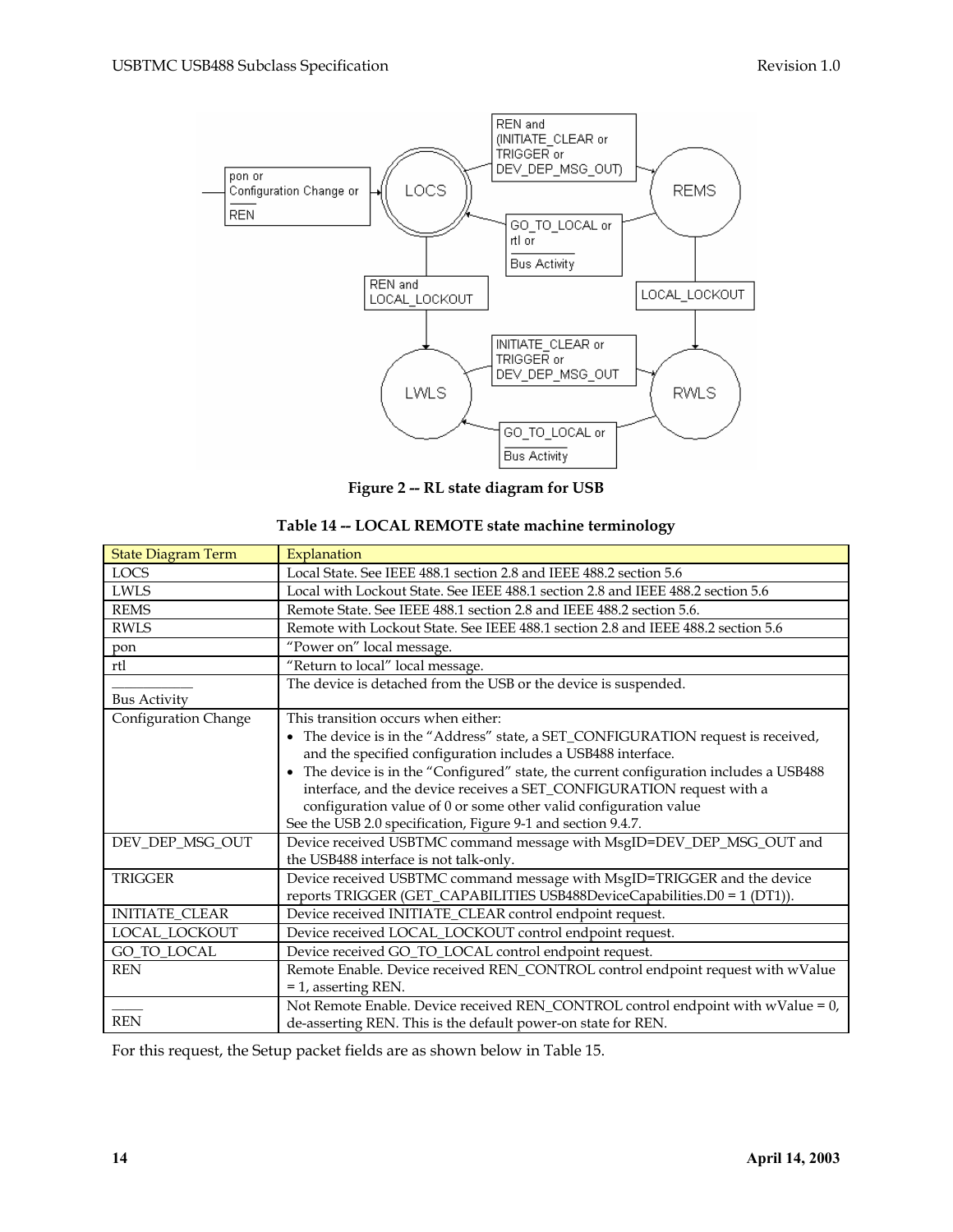| bmRequestType | $0xA1$ (Dir = IN, Type = Class, Recipient = Interface)                            |                                                                      |  |  |  |
|---------------|-----------------------------------------------------------------------------------|----------------------------------------------------------------------|--|--|--|
| bRequest      |                                                                                   | REN_CONTROL, see Table 9                                             |  |  |  |
| wValue        | D7D0                                                                              | 1 - Assert REN. REN remains asserted until explicitly de-asserted, a |  |  |  |
|               |                                                                                   | Configuration Change occurs, or a power-on condition occurs.         |  |  |  |
|               |                                                                                   | 0 - De-assert REN. Remains de-asserted until explicitly asserted.    |  |  |  |
|               | D15D8                                                                             | Reserved. Must be 0x00.                                              |  |  |  |
| wIndex        | Must specify interface number per the USB 2.0 specification, section 9.3.4.       |                                                                      |  |  |  |
| wLength       | 0x0001. Number of bytes to transfer per the USB 2.0 specification, section 9.3.5. |                                                                      |  |  |  |

#### **Table 15 -- REN\_CONTROL Setup packet**

A device with a USB488 interface must be ready to receive a REN\_CONTROL request at any time. If GET\_CAPABILITIES USB488InterfaceCapabilities. $D1 = 1$ , then the device must forward REN\_CONTROL requests to the Function Layer. If GET\_CAPABILITIES USB488InterfaceCapabilities.D1 = 0, then the device must return a STALL handshake packet.

When the actions associated with the request have completed, the device must return the control endpoint response shown in Table 16.

|  |  | Table 16 -- REN_CONTROL response format |
|--|--|-----------------------------------------|
|--|--|-----------------------------------------|

| <b>Offset</b> | Field         | <b>Size</b> | Value | Description                                                                    |
|---------------|---------------|-------------|-------|--------------------------------------------------------------------------------|
|               | USBTMC status |             | Value | Status indication for this request. See the USBTMC<br>specification, Table 16. |

# 4.3.3 GO\_TO\_LOCAL

The GO\_TO\_LOCAL request, in combination with REN\_CONTROL and LOCAL\_LOCKOUT, provides the ability to enable or disable local controls on a device.

For this request, the Setup packet fields are as shown below in Table 17.

| bmRequestType | $0xA1$ (Dir = IN, Type = Class, Recipient = Interface)                               |
|---------------|--------------------------------------------------------------------------------------|
| bRequest      | GO TO LOCAL, see Table 9                                                             |
| wValue        | $0 \times 0000$                                                                      |
| wIndex        | Must specify interface number per the USB 2.0 specification, section 9.3.4.          |
| wLength       | $0x0001$ . Number of bytes to transfer per the USB 2.0 specification, section 9.3.5. |

A device with a USB488 interface must be ready to receive a GO\_TO\_LOCAL request at any time. If GET\_CAPABILITIES USB488InterfaceCapabilities.D1 = 1, then the device must forward GO\_TO\_LOCAL requests to the Function Layer. If GET\_CAPABILITIES USB488InterfaceCapabilities.D1 = 0, then the device must return a STALL handshake packet.

For required USB488 device behavior, see the state machine in Figure 2.

When the actions associated with the request have completed, the device must return the control endpoint response shown in Table 18.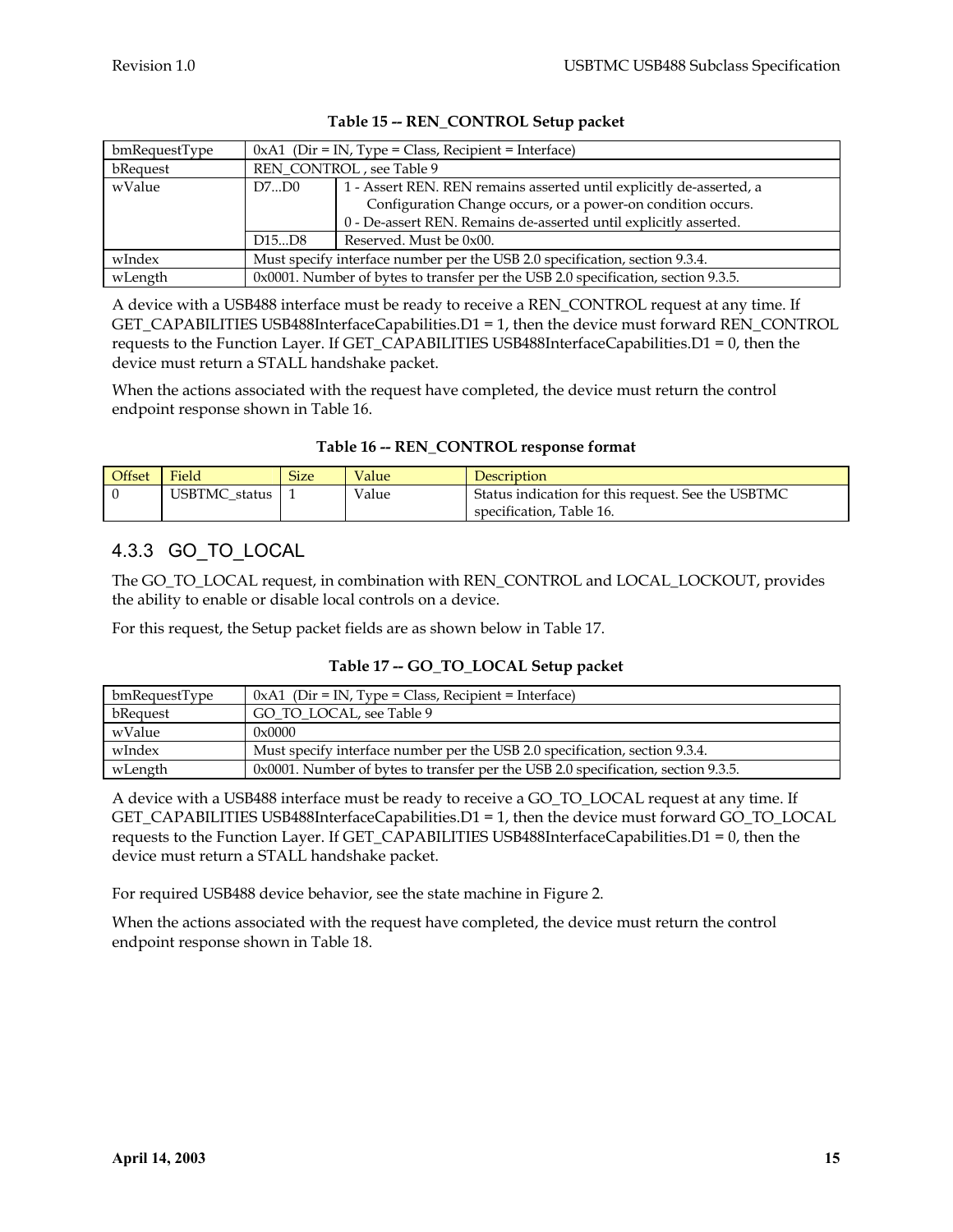| <b>Offset</b> | Field         | <b>Size</b> | Value | Description                                        |
|---------------|---------------|-------------|-------|----------------------------------------------------|
|               | USBTMC status |             | Value | Status indication for this request. See the USBTMC |
|               |               |             |       | specification, Table 16.                           |

#### **Table 18 -- GO\_TO\_LOCAL response format**

# 4.3.4 LOCAL\_LOCKOUT

The LOCAL\_LOCKOUT request, in combination with REN\_CONTROL and GO\_TO\_LOCAL, provides the ability to enable or disable local controls on a device.

For this request, the Setup packet fields are as shown below in Table 19.

#### **Table 19 -- LOCAL\_LOCKOUT Setup packet**

| bmRequestType | $0xA1$ (Dir = IN, Type = Class, Recipient = Interface)                            |
|---------------|-----------------------------------------------------------------------------------|
| bRequest      | LOCAL LOCKOUT, see Table 9                                                        |
| wValue        | $0 \times 0000$                                                                   |
| wIndex        | Must specify interface number per the USB 2.0 specification, section 9.3.4.       |
| wLength       | 0x0001. Number of bytes to transfer per the USB 2.0 specification, section 9.3.5. |

A device with a USB488 interface must be ready to receive a LOCAL\_LOCKOUT request at any time. If GET\_CAPABILITIES USB488InterfaceCapabilities. $D1 = 1$ , then the device must forward LOCAL\_LOCKOUT requests to the Function Layer. If GET\_CAPABILITIES

USB488InterfaceCapabilities. $D1 = 0$ , then the device must return a STALL handshake packet.

For required USB488 device behavior, see the state machine in Figure 2.

When the actions associated with the request have completed, the device must return the control endpoint response shown in Table 20.

#### **Table 20 -- LOCAL\_LOCKOUT response format**

| <b>Offset</b> | Field         | <b>Size</b> | Value | Description                                                       |
|---------------|---------------|-------------|-------|-------------------------------------------------------------------|
|               | USBTMC status |             | Value | Status indication for this request. See the USBTMC specification, |
|               |               |             |       | Table 16.                                                         |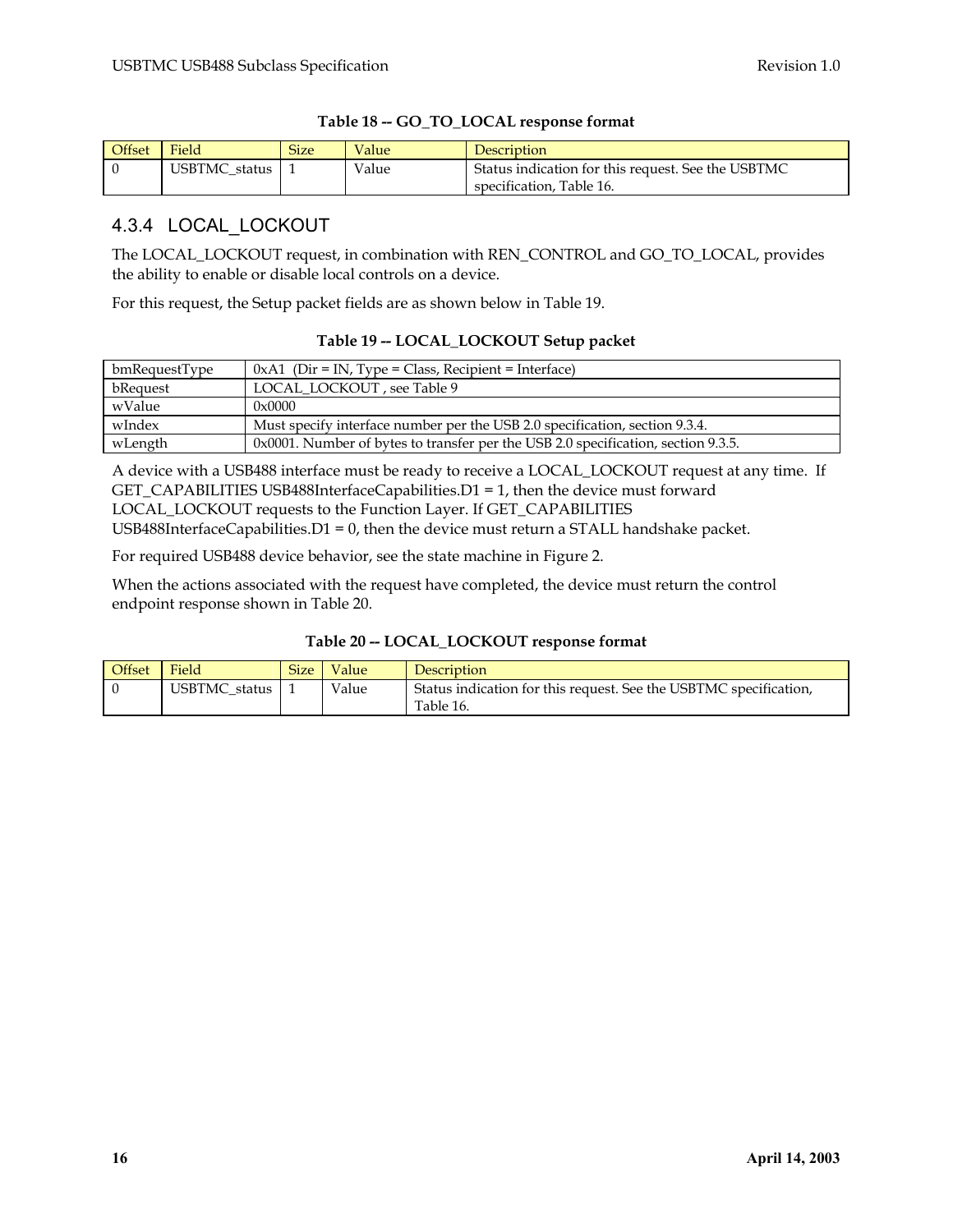# **5 Descriptors**

# **5.1 Standard Descriptors**

The USB Descriptors, except where specified below, are as specified in the USBTMC specification and the USB 2.0 specification.

# 5.1.1 Interface descriptor

| Offset         | Field              | <b>Size</b> | Value  | Description                                               |
|----------------|--------------------|-------------|--------|-----------------------------------------------------------|
| $\Omega$       | bLength            |             | 0x09   | Size of this descriptor in bytes.                         |
|                | bDescriptorType    |             | 0x04   | INTERFACE Descriptor Type. See USB 2.0 specification,     |
|                |                    |             |        | Table 9-5.                                                |
| $\mathcal{P}$  | bInterfaceNumber   |             | Number | 0-based number for this interface in this configuration.  |
| 3              | bAlternateSetting  |             | 0x00   | Default setting for this interface.                       |
| $\overline{4}$ | bNumEndpoints      |             | Number | Number of endpoints for this interface, not including the |
|                |                    |             |        | default endpoint.                                         |
| 5              | bInterfaceClass    |             | 0xFE   | Class code. See the USBTMC specification, Table 43.       |
| 6              | bInterfaceSubClass |             | 0x03   | SubClass code. See the USBTMC specification, Table 43.    |
| 7              | bInterfaceProtocol |             | 0x01   | Protocol code. See the USBTMC specification, Table 44.    |
| 8              | iInterface         |             | Index  | Index of string descriptor describing this interface.     |

| Table 21 -- USB488 interface descriptor |  |  |  |
|-----------------------------------------|--|--|--|
|-----------------------------------------|--|--|--|

A USB488 interface with a bInterfaceProtocol = 0x01 must have exactly one Bulk-OUT endpoint, exactly one Bulk-IN endpoint, and may have at most one Interrupt-IN endpoint. If GET\_CAPABILITIES USB488DeviceCapabilites.D2 = 1 (SR1), the interface must have exactly one Interrupt-IN endpoint. Additional endpoints must be placed in another interface.

# 5.1.2 USB488 Interrupt-IN endpoint descriptor

For USB488 interfaces with an Interrupt-IN endpoint, Table 22 below specifies the format of the Interrupt-IN endpoint descriptor.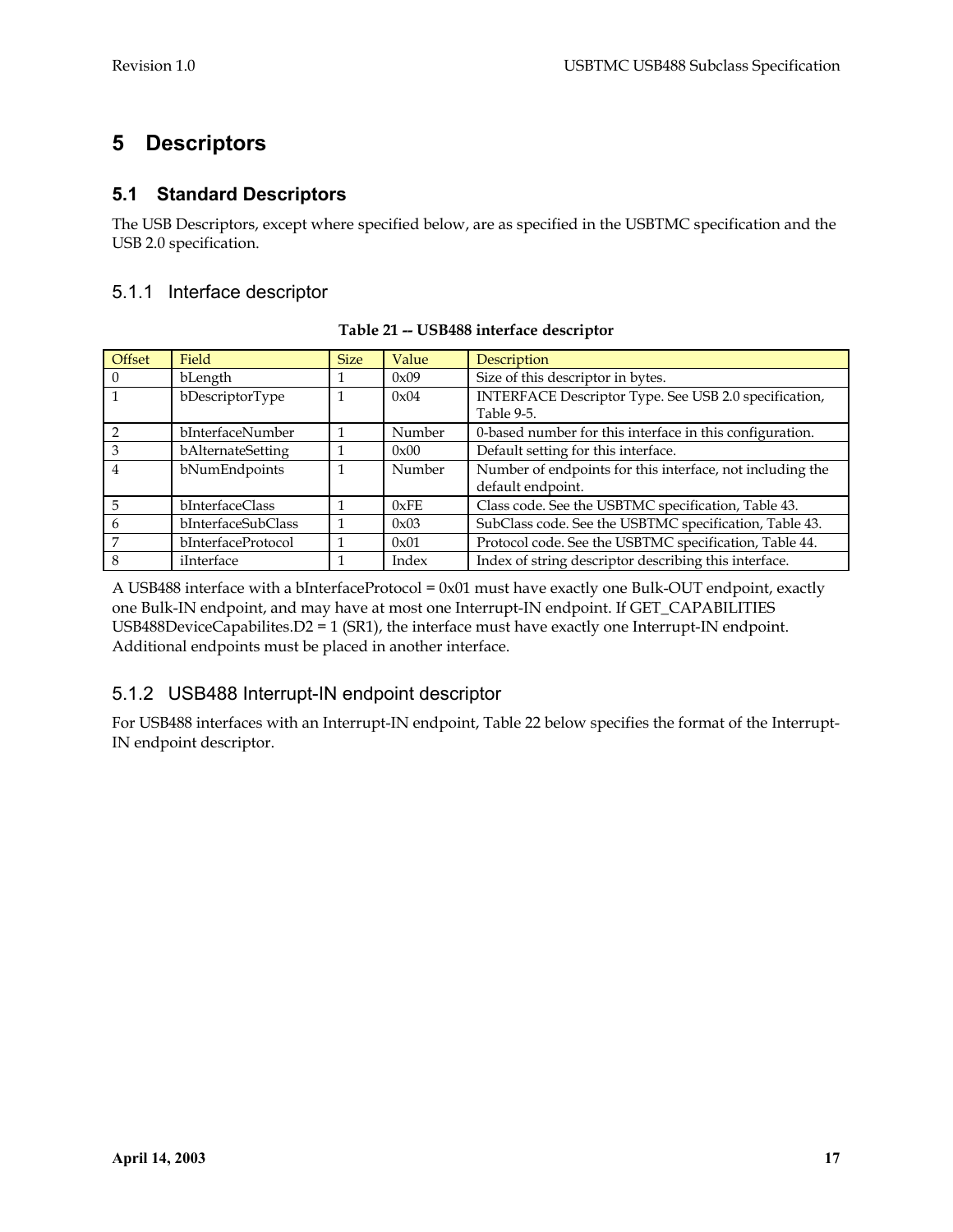| Offset         | Field            | <b>Size</b> | Value    | Description                                                         |
|----------------|------------------|-------------|----------|---------------------------------------------------------------------|
| 0              | bLength          |             | 0x07     | Size of this descriptor in bytes.                                   |
|                | bDescriptorType  | 1           | 0x05     | ENDPOINT Descriptor Type. See USB 2.0 specification,                |
|                |                  |             |          | Table 9-5.                                                          |
| $\overline{2}$ | bEndpointAddress |             | Endpoint | As specified in the USB 2.0 specification, Table 9-13.              |
| 3              | bmAttributes     | 1           | Bitmap   | As specified in the USB 2.0 specification, Table 9-13.              |
| 4              | wMaxPacketSize   | 2           | Number   | As specified in the USB 2.0 specification, Table 9-13.              |
|                |                  |             |          | Reserved. All bits must be 0.<br>D15D13                             |
|                |                  |             |          | D <sub>12</sub> D <sub>11</sub><br>Number of additional transaction |
|                |                  |             |          | opportunities per microframe. All bits                              |
|                |                  |             |          | should be 0.                                                        |
|                |                  |             |          | D10D0<br>Maximum packet size (in bytes). If the                     |
|                |                  |             |          | device does not send vendor specific                                |
|                |                  |             |          | notifications, must be 0x02.                                        |
| 6              | bInterval        |             | Number   | As specified in the USB 2.0 specification, Table 9-13.              |

#### **Table 22 -- Interrupt-IN endpoint descriptor**

### 5.1.3 String Descriptors

See the USBTMC specification, section 5.1 and section 5.7 for string descriptor requirements.

If a USB488 device supports "\*IDN?", the "\*IDN?" response should be such that:

- Field1, the Manufacturer part of the response, is the iManufacturer string descriptor mapped to ASCII.
- Field2, the Model part of the response, is the iProduct string descriptor mapped to ASCII.
- Field3, the Serial number part of the response, if non-zero, is the iSerialNumber string descriptor mapped to ASCII.

Field4, the firmware level part of the response, is vendor specific.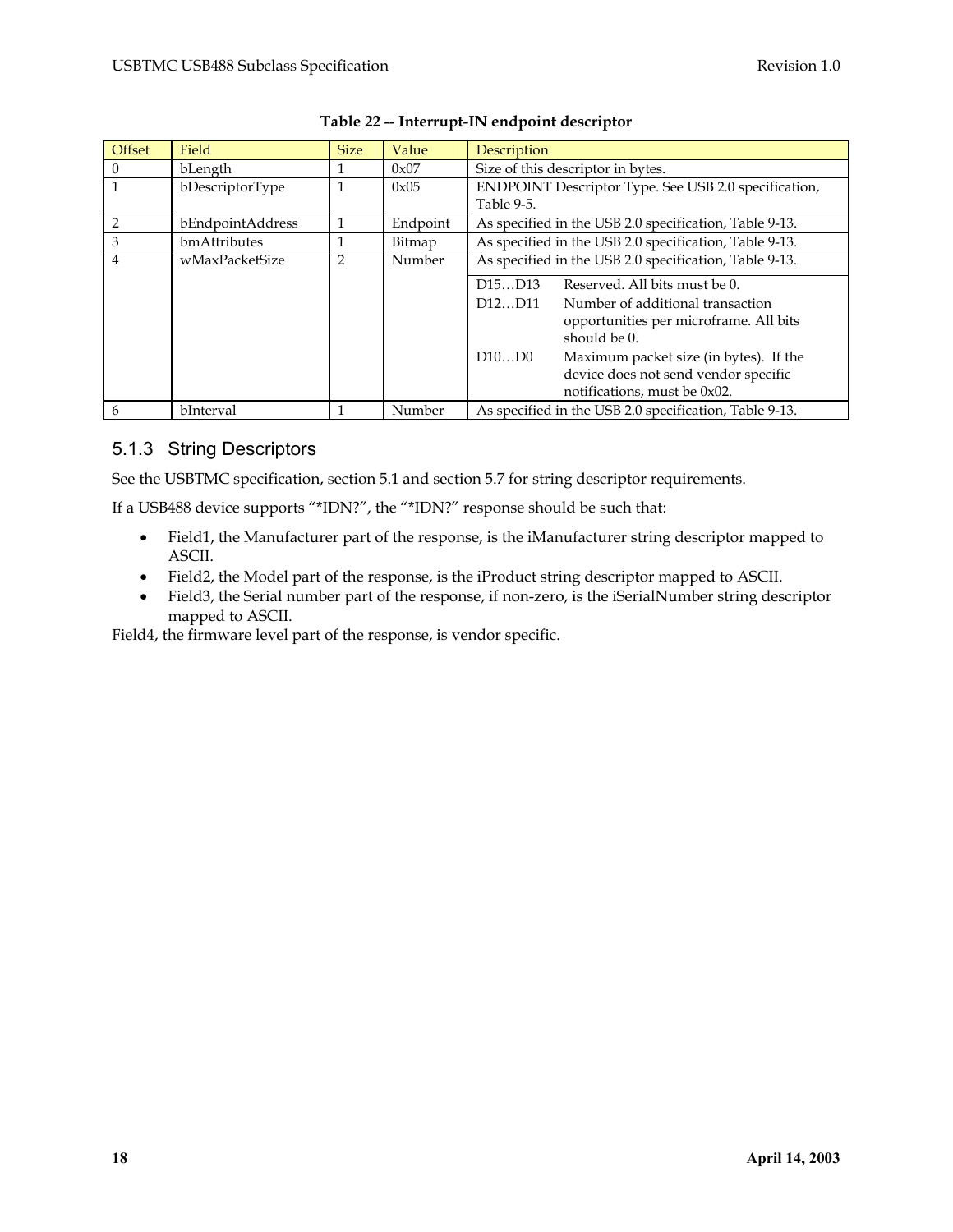# **6 Message Exchange Protocol for USB**

Devices with a 488.2 USB488 interfaces must support the Message Exchange Protocol (MEP). All requirements in IEEE 488.2 section 6, "Message Exchange Control Protocol", must be followed with a redefinition of the **bav**, **brq**, **get**, **dcas**, and **RMT**-**sent** signals shown in Table 23.

#### **Table 23 -- USB MEP messages**

| <b>Message</b>  | Description                                                                                                                         |  |  |  |
|-----------------|-------------------------------------------------------------------------------------------------------------------------------------|--|--|--|
| bay             | Byte available message.                                                                                                             |  |  |  |
|                 | Is set TRUE when a USBTMC command message with MsgID = DEV_DEP_MSG_OUT has                                                          |  |  |  |
|                 | been parsed.                                                                                                                        |  |  |  |
|                 | Is set FALSE when any of the following are true:                                                                                    |  |  |  |
|                 | The device detects the Bulk-OUT transfer is completed. See the USBTMC specification,<br>1.<br>section 3.2.                          |  |  |  |
|                 | An INITIATE_ABORTED_BULK_OUT has been received and the current Bulk-OUT<br>2.                                                       |  |  |  |
|                 | transfer will be aborted.                                                                                                           |  |  |  |
|                 | An INITIATE CLEAR has been received.<br>3.                                                                                          |  |  |  |
|                 | The device is suspended or detached and all bytes have been transferred out of the Bulk-<br>4.<br><b>OUT FIFO.</b>                  |  |  |  |
| brq             | Byte requested message.                                                                                                             |  |  |  |
|                 | Is set TRUE when a USBTMC command message with MsgID = REQUEST_DEV_DEP_                                                             |  |  |  |
|                 | MSG_IN has been parsed.                                                                                                             |  |  |  |
|                 | Is set FALSE when any of the following are true:                                                                                    |  |  |  |
|                 | The Bulk-IN transfer to the Host is completed. The transfer is considered complete if and<br>1.                                     |  |  |  |
|                 | only if a non-wMaxPacketSize packet has been sent.                                                                                  |  |  |  |
|                 | An ABORTED_BULK_IN has been received and the current Bulk-IN transfer will be<br>2.                                                 |  |  |  |
|                 | aborted.                                                                                                                            |  |  |  |
|                 | An INITIATE_CLEAR has been received.<br>3.                                                                                          |  |  |  |
|                 | The device is suspended or detached.<br>4.                                                                                          |  |  |  |
| get             | Group Execute Trigger message.                                                                                                      |  |  |  |
|                 | Is set when a USBTMC command message with MsgID = TRIGGER has been parsed and the                                                   |  |  |  |
|                 | device reports TRIGGER (GET_CAPABILITIES USB488DeviceCapabilities.D0 = 1 (DT1)).                                                    |  |  |  |
| dcas            | Device Clear Active State                                                                                                           |  |  |  |
|                 | Is set TRUE when INITIATE_CLEAR request is received.                                                                                |  |  |  |
|                 | Is set FALSE immediately upon successfully sending a CHECK_CLEAR_STATUS response<br>with USBTMC_STATUS not equal to STATUS_PENDING. |  |  |  |
| <b>RMT-sent</b> | Remote Message Terminator sent.                                                                                                     |  |  |  |
|                 | Is set TRUE when the last byte in a Bulk-IN USBTMC response message with MsgID =                                                    |  |  |  |
|                 | REQUEST_DEV_DEP_MSG_IN transfer with EOM = 1 has been sent.                                                                         |  |  |  |
|                 | Is set FALSE by bay or brq.                                                                                                         |  |  |  |
|                 |                                                                                                                                     |  |  |  |

# **6.1 MEP error processing and USB – clearing the Output Queue**

According to the IEEE 488.2 Message Exchange Protocol, a device must clear the Output Queue when executing INITIALIZE, UNTERMINATED or INTERRUPTED actions. If clearing the Output Queue associated with a 488.2 USB488 interface, the device must Halt the Bulk-IN endpoint only if a Bulk-IN transfer is in progress and response message data bytes have been queued but not sent.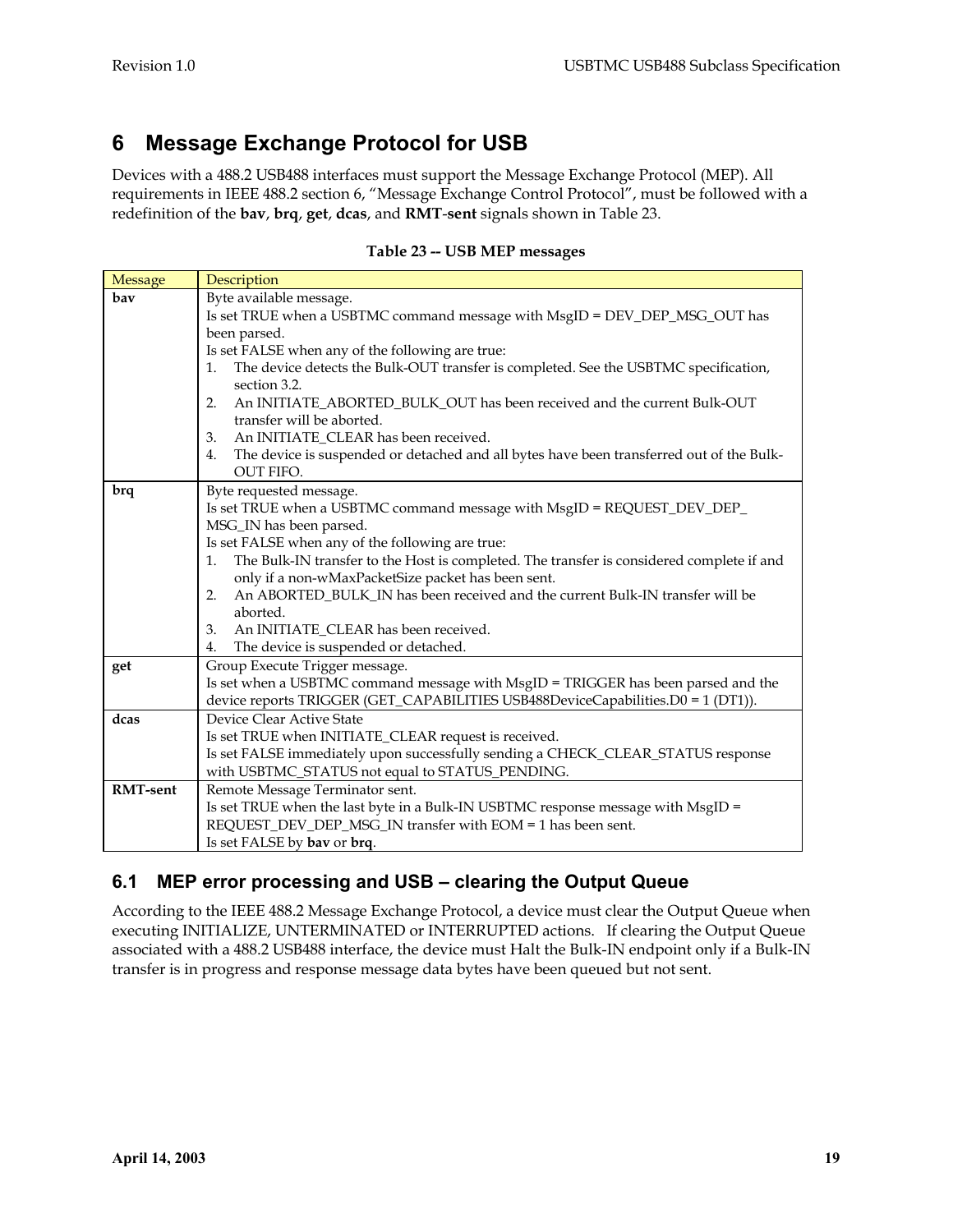# **Appendix 1: IEEE 488.1 compatibility (informative)**

#### **IEEE 488.1 bus messages**

There are four different types of IEEE 488.1 bus messages:

- Uniline,
- Universal multiline,
- Addressed,
- Secondary.

The USB compatibility for each is addressed below.

#### Uniline commands

The definition of uniline commands is found in IEEE 488.1, 2.13.2, "For this standard, a message derived from or sent as a logical state of only one signal line is referred to as a uniline message."

In IEEE 488.1, these commands are broadcast to all attached devices. In USB, there is no broadcast mechanism.

| Uniline command       | Comment                                                                    |  |
|-----------------------|----------------------------------------------------------------------------|--|
| Interface Clear (IFC) | Host software may implement this by retiring all Bulk-OUT and Bulk-IN IRPs |  |
|                       | to all attached devices with USB488 interfaces.                            |  |
| Remote Enable         | Host software may implement this by sending REN_CONTROL to all attached    |  |
|                       | devices with USB488 interfaces with RL1 capability.                        |  |
| Attention             | Does not apply to USB.                                                     |  |
| Identify              | Does not apply to USB.                                                     |  |

#### **Table 24 -- IEEE 488.1 compatibility - uniline commands**

#### Universal multiline commands

The definition of universal multiline commands is found in IEEE 488.1, 2.13.2, "For this standard, a message derived from or sent as a combination of logical states of two or more signal lines is referred to as a multiline message."

In IEEE 488.1, these commands are broadcast to all attached devices. In USB, there is no broadcast mechanism.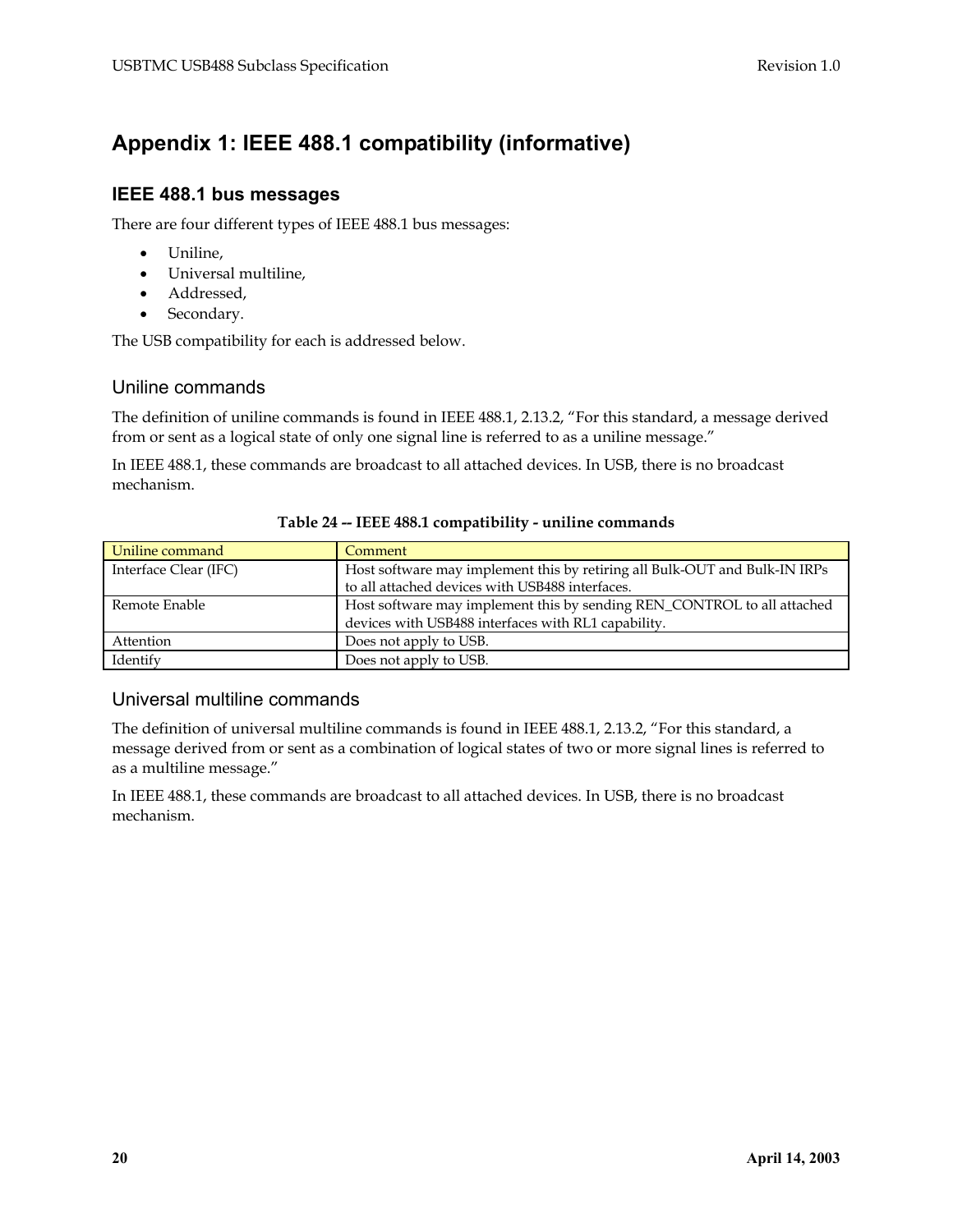| Universal multiline command | Comment                                                                                                                           |
|-----------------------------|-----------------------------------------------------------------------------------------------------------------------------------|
| Device Clear                | Host software may implement this by sending individual INITIATE_CLEAR<br>requests to all attached devices with USB488 interfaces. |
|                             |                                                                                                                                   |
| Local Lockout               | Host software may implement this by sending a combination of                                                                      |
|                             | REN_CONTROL and LOCAL_LOCKOUT requests to all attached devices with                                                               |
|                             | USB488 interfaces.                                                                                                                |
| Serial Poll Enable          | Does not apply to USB.                                                                                                            |
| Serial Poll Disable         | Does not apply to USB.                                                                                                            |
| Parallel Poll Unconfigure   | Does not apply to USB.                                                                                                            |

#### **Table 25 -- IEEE 488.1 compatibility - universal multiline commands**

### Addressed commands

In IEEE 488.1, these commands are multicast to all attached devices addressed to listen. In USB, there is no multicast mechanism.

| Addressed command             | Comment                                                                                                                                                                                                                                      |
|-------------------------------|----------------------------------------------------------------------------------------------------------------------------------------------------------------------------------------------------------------------------------------------|
| Group Execute Trigger (GET)   | Host software may implement this by sending individual TRIGGER or "*TRG"<br>commands to the appropriate USB488 interfaces, provided the interface<br>supports this capability (GET_CAPABILITIES USB488DeviceCapabilities.D0 =<br>$1(DT1)$ ). |
| Selected Device Clear (SDC)   | Host software may implement this by sending an INITIATE_CLEAR request to<br>the appropriate USB488 interfaces.                                                                                                                               |
| Go to local (GTL)             | Host software may implement this by sending a combination of<br>REN_CONTROL and GO_TO_LOCAL requests to the appropriate USB488<br>interfaces.                                                                                                |
| Parallel Poll Configure (PPC) | Does not apply to USB.                                                                                                                                                                                                                       |
| Take Control (TCT)            | Does not apply to USB.                                                                                                                                                                                                                       |

|  | Table 26 -- IEEE 488.1 compatibility - addressed commands |  |
|--|-----------------------------------------------------------|--|
|  |                                                           |  |

### Secondary commands

Secondary commands consist of the ASCII characters 96-127 decimal. They are used for extended talk and listen secondary addresses and secondary parallel poll commands.

The addressing of sub devices in a complex instrument, accomplished in IEEE 488 by using secondary commands, is beyond the scope of this document.

The parallel poll commands Parallel Poll Enable Command (PPE) and Parallel Poll Disable Command (PPD) do not apply to USB.

# **Serial Polling**

The IEEE 488.1 serial polling method (IEEE 488.1, 6.5.2), in which a device asserts SRQ and the controller must then determine the device that has RQS set, does not apply to USB. However, all devices must maintain a Status Byte and the Host may read the Status Byte at any time with the READ\_STATUS\_BYTE request.

# **Parallel Polling**

The IEEE 488.1 parallel polling method (IEEE 488.1, 6.5.4) does not apply to USB.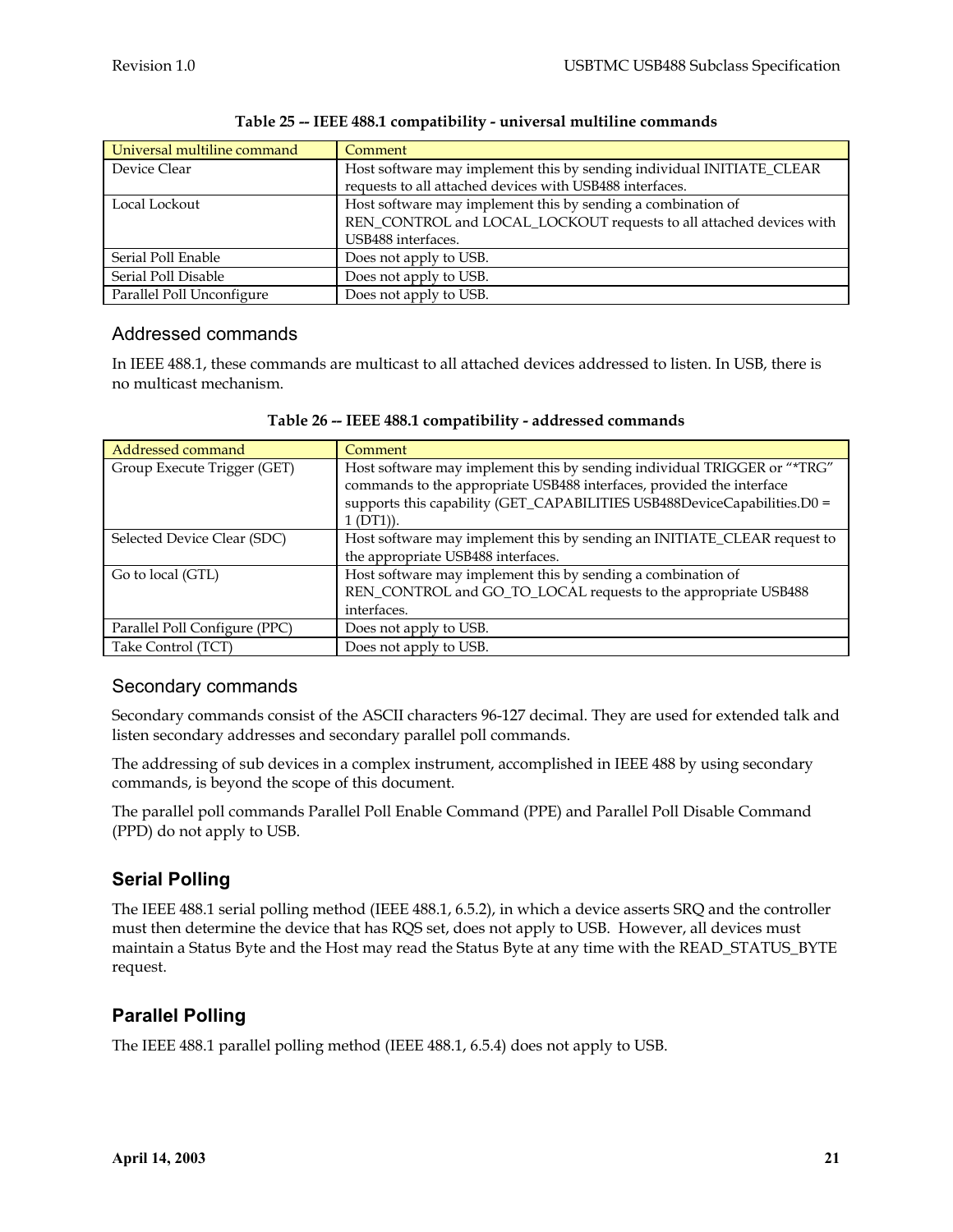# **Interface Function Capabilities**

The IEEE 488.1 specification defines interface functions and allowable subsets. The list of interface functions and subsets for USB488 interfaces are shown in Table 27 below.

| <b>IEEE 488.1</b>         | <b>IEEE 488.1</b> | Comments                                                                                                                                                                                                                                                                                                                          |
|---------------------------|-------------------|-----------------------------------------------------------------------------------------------------------------------------------------------------------------------------------------------------------------------------------------------------------------------------------------------------------------------------------|
| <b>Interface Function</b> | <b>Subsets</b>    |                                                                                                                                                                                                                                                                                                                                   |
| Acceptor Handshake        | AH1               | IEEE 488.1 defines Acceptor Handshake capability as the<br>capability to guarantee proper reception of remote multiline<br>messages. All USB488 interfaces must have a Bulk-OUT endpoint<br>and all USB devices have a control endpoint. Therefore, USB488<br>interfaces are AH1.                                                 |
| Controller                | CO                | The IEEE 488.1 Controller capability does not apply to USB.                                                                                                                                                                                                                                                                       |
| Device Clear              | DC1               | This USBTMC specification requires that all devices with a<br>USBTMC interface or USBTMC subclass interface must support<br>the INITIATE_CLEAR control endpoint request.                                                                                                                                                          |
| Device Trigger            | DT0 or DT1        | See GET_CAPABILITIES, Table 8.                                                                                                                                                                                                                                                                                                    |
| Electrical Interface      | N/A               | The IEEE 488.1 Electrical Interface does not apply to USB.                                                                                                                                                                                                                                                                        |
| Listener                  | L2                | IEEE 488.1 defines listen capability as the ability to receive device<br>dependent data. All devices with a 488.2 USB488 interface must<br>have the ability to receive and parse device dependent data.                                                                                                                           |
|                           | $L_{0}$           | Non 488.2 USB488 interfaces may be talk-only and not have the<br>ability to receive and parse device dependent data.                                                                                                                                                                                                              |
| Parallel Poll             | PP <sub>0</sub>   | The IEEE 488.1 Parallel Polling capability does not apply to USB.                                                                                                                                                                                                                                                                 |
| Remote Local              | RL0 or RL1        | See GET_CAPABILITIES, Table 8.                                                                                                                                                                                                                                                                                                    |
| Service Request           | SR0 or SR1        | See GET_CAPABILITIES, Table 8.                                                                                                                                                                                                                                                                                                    |
| Source Handshake          | SH <sub>1</sub>   | IEEE 488.1 defines Source Handshake capability as the capability<br>to guarantee the proper transfer of multiline messages. All USB488<br>interfaces must have a Bulk-IN endpoint and all devices have a<br>control endpoint. Therefore, USB488 interfaces are SH1.                                                               |
| Talker                    | T <sub>6</sub>    | IEEE 488.1 defines talker capability as the ability to send device<br>dependent data (including status data during a serial poll<br>sequence). Since all device must implement the<br>READ_STATUS_BYTE control endpoint request and send status<br>data, all USB488 interfaces must be classified as having Talker<br>capability. |
|                           |                   | This USB488 specification requires that a USB488 interface must<br>become a listener when the interface receives a Bulk-OUT Header<br>while a Bulk-IN transfer is in progress.                                                                                                                                                    |

| Table 27 -- IEEE 488.1 Interface Functions |
|--------------------------------------------|
|--------------------------------------------|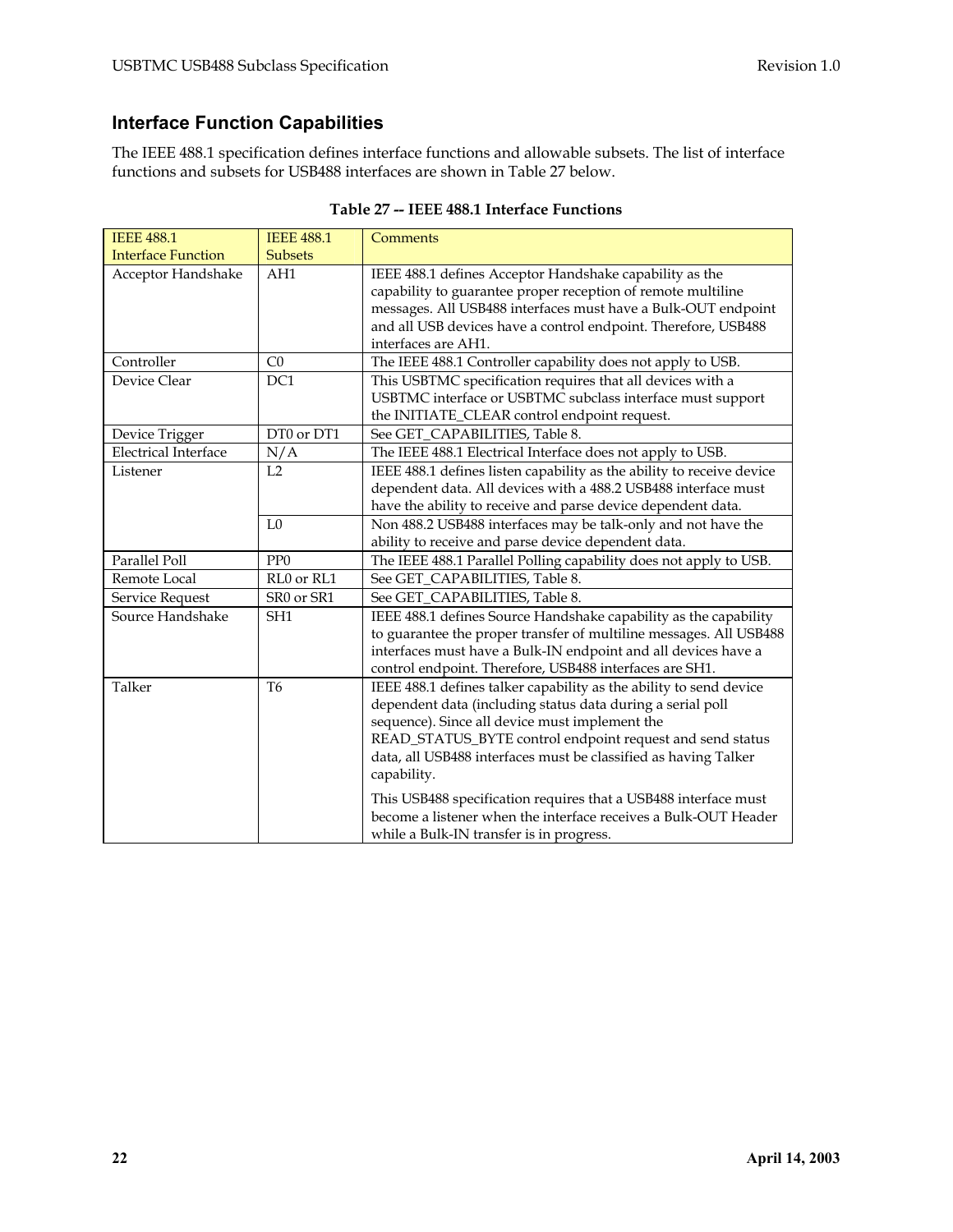# **Appendix 2: IEEE 488.2 compatibility**

### **Mandatory IEEE 488.2 common commands and queries**

The table below shows the IEEE488.2 common commands and queries that map to USB. All devices with 488.2 USB488 interfaces must implement the IEEE 488.2 mandatory commands and queries shown below.

| Common      | Description                          | Compliance                                        |
|-------------|--------------------------------------|---------------------------------------------------|
| Commands    |                                      |                                                   |
| and Queries |                                      |                                                   |
| $*CLS$      | Clear status command                 | Mandatory                                         |
| $*$ ESE     | Standard event status enable command | Mandatory                                         |
| *ESE?       | Standard event status enable query   | Mandatory                                         |
| *ESR?       | Standard event status register query | Mandatory                                         |
| $*IDN?$     | Identification query                 | Mandatory                                         |
| *OPC        | Operation complete command           | Mandatory                                         |
| *OPC?       | Operation complete query             | Mandatory                                         |
| $*$ RST     | Reset command                        | Mandatory                                         |
| *SRE        | Service request enable command       | Mandatory                                         |
| *SRE?       | Service request enable query         | Mandatory                                         |
| *STB?       | Read Status Byte query               | Mandatory                                         |
| $*TRG$      | Trigger command                      | Mandatory if DT1 (device has trigger capability). |
| *TST?       | Self-test query                      | Mandatory                                         |
| $*$ WAI     | Wait-to-continue command             | Mandatory                                         |

**Table 28 -- Mandatory IEEE 488.2 commands and queries that map to USB488** 

IEEE 488.2 conditionally mandatory (if PP1 or other than C0) commands and queries that do not map to USB are shown below:

**Table 29 -- Mandatory IEEE 488.2 commands and queries that do not map to USB488** 

| Common<br>Commands<br>and Queries | Description                           |
|-----------------------------------|---------------------------------------|
| $*$ IST?                          | Individual status query               |
| *PRE                              | Parallel poll enable register command |
| *PRE?                             | Parallel poll enable register query   |
| $*$ PCR                           | Pass control back command             |

# **Optional IEEE 488.2 common commands and queries**

The table below shows the optional common commands and queries for devices with USB488 interfaces.